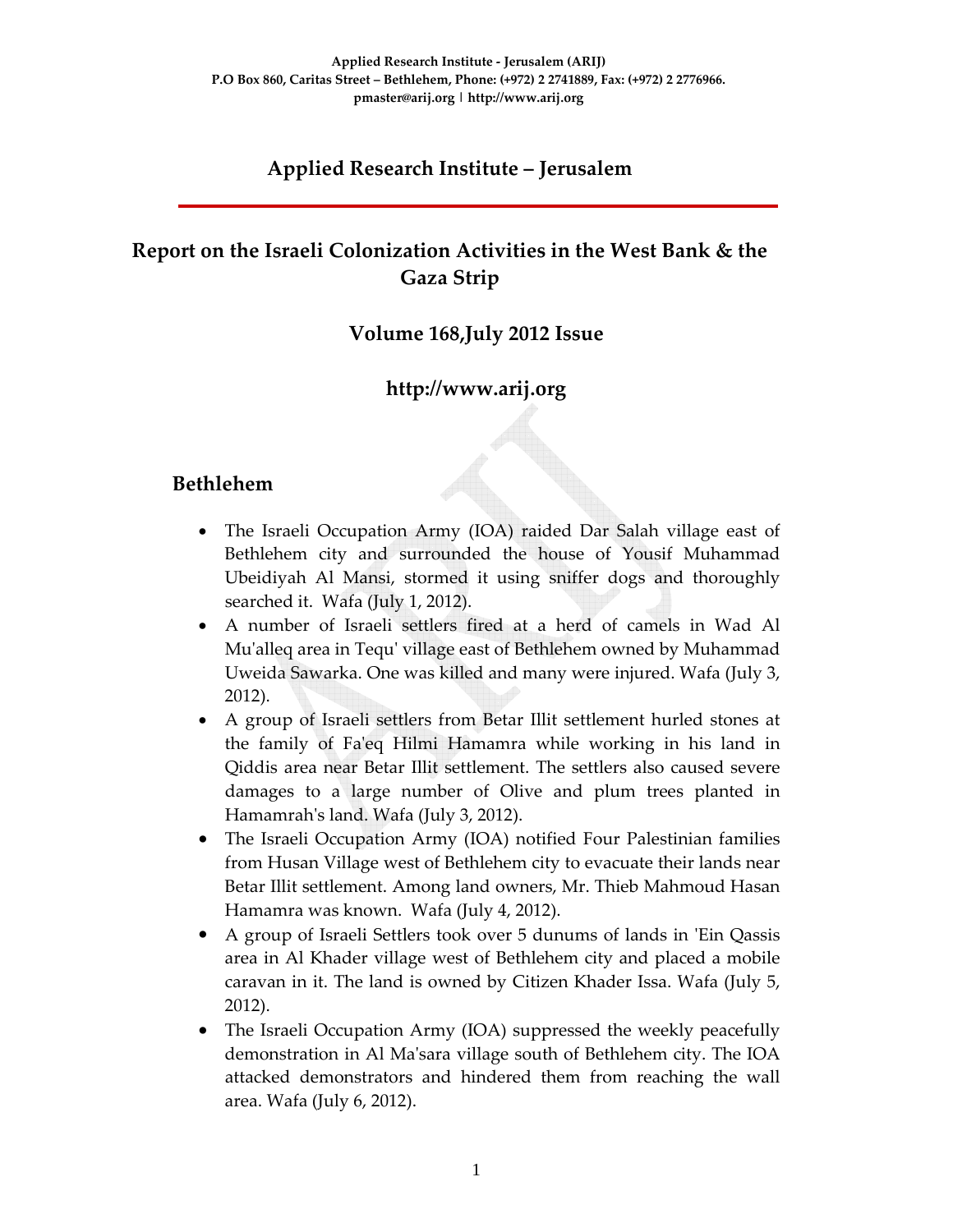- Eight Israeli military jeeps raided al Khader village, in the area between the Mosque and An Nashash area, stormed a number of neighborhoods and photographed a number of Palestinian houses located near the path of the Israeli Segregation Wall. Wafa (July 11, 2012).
- The Israeli Occupation Army (IOA) suppressed the weekly peaceful demonstration held in Al Maʹsara village south of Bethlehem city against wall and settlements. The IOA attacked the demonstrators and hindered them from reaching the wall area. Wafa (July 13, 2012).
- The Israeli Occupation Army (IOA) gave the family of Mahmoud Jodeh Muhammad Sbeih from Al Khader village a military order to demolish a water collection system they own in As Suwwana area south of Al Khader village. Wafa (July 13, 2012).
- The Israeli Occupation Army (IOA) handed over Citizen Ali Abu Suwai from Artas village southwest of Bethlehem city a military order to stop reclaiming his land located close to Gush Etzion settlement bloc. forced him to remove the asphalt that was added to his land and hindered him from continuing to reclaim his land or make any changes to it. Al Ayyam (July 14, 2012)
- The Israeli Occupation Bulldozers uprooted 400 Olive trees planted in ten dunums of lands in Al Jabʹa village southwest of Bethlehem city owned by Izzat Abdullah Hasan Abu Lateefa and Muhammad Ahmad Abdullah Abu Subhiyeh. Safa (July 19, 2012).
- The Israeli Occupation Bulldozers demolished a water collection system in Al Thaghra village south of Bethlehem city. The system is owned by Ali Atiyya Jaber and is 80 cubic meters area. It is worth mentioning that the water system was constructed by the Agricultural Relief Service. Wafa (July 19, 2012).
- The Israeli Occupation Bulldozers demolished an agricultural barracks in Khallet Um Al Fahem in Al Khader village west of Bethlehem city owned by Citizen Muhammad Odeh Salah. Wafa (July 19, 2012).
- Tens of Palestinians suffered Gas inhalation as the Israeli Occupation Army (IOA) fired gas bombs at demonstrators participating in the weekly peaceful demonstration held in Al Maʹsara village south of Bethlehem against wall and settlements. Wafa (July 20, 2012).
- A group of Israeli settlers of Betar Illit settlement destroyed 10 Olive trees and field crops in Qdeis area in Husan Village northwest of Bethlehem city owned by citizen Faʹeq Hilmi Hamamra. Wafa (July 20, 2012).
- The Israeli Occupation Army (IOA) demolished a water collection system in Ath Thagra area south of Bethlehem city under the pretext of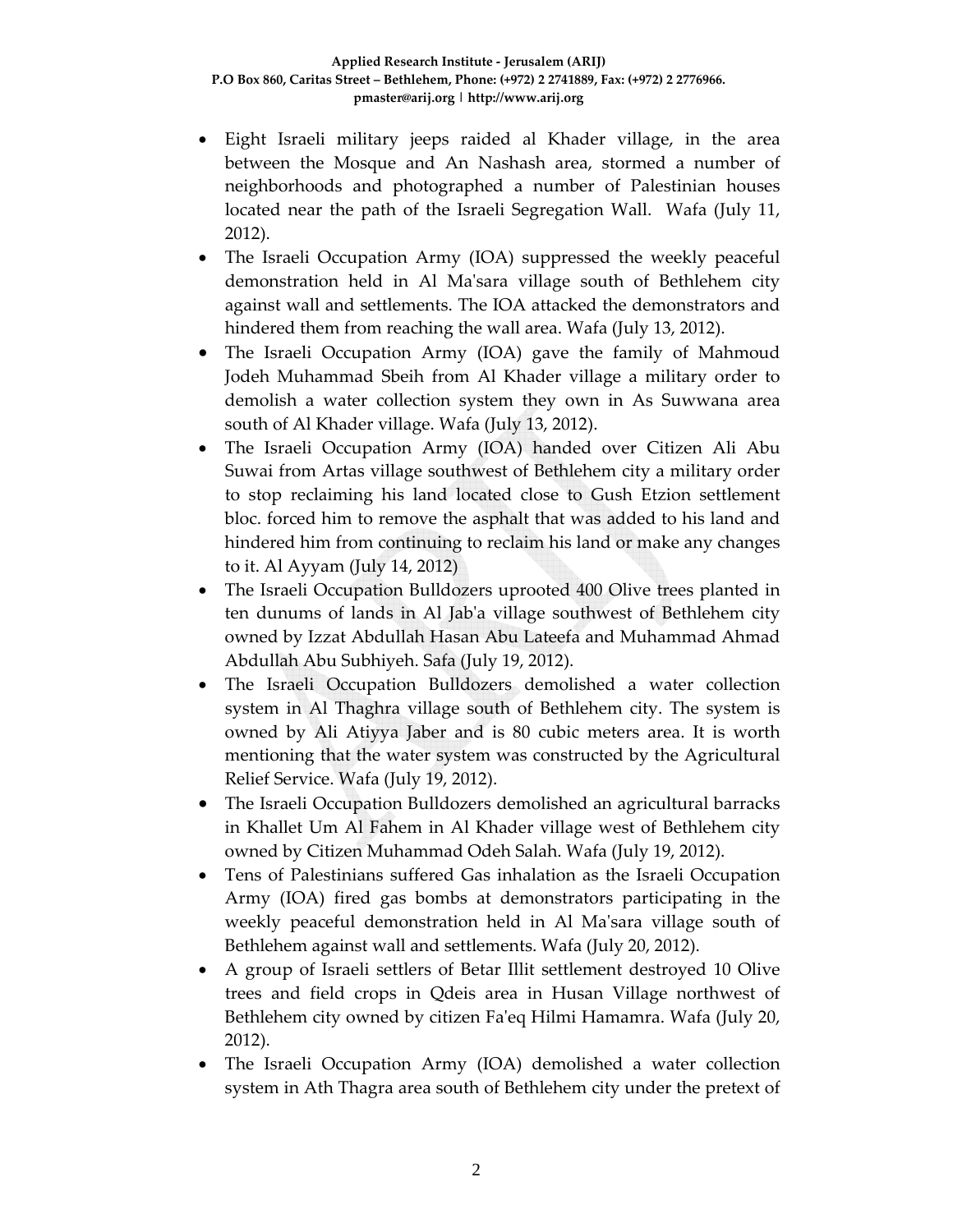being built without license owned by farmer Ali Attiya Jaber. Al Quds (July 20, 2012).

- The Israeli Occupation bulldozers demolished an agricultural brix owned by Muhammad Odeh Salah in Khallet Al Fahem area south of Bethlehem city. Al Quds (July 20, 2012).
- Israeli settlers set up five new mobile caravans in Um Muhammadin area near Um Rukba area in Al Khader village west of Bethlehem city. Wafa (July 22, 2012).
- Israeli settlers of Hananiya outpost destroyed 14 dunums of agricultural lands in 'Ein Al Qassis area west of Al Khader Village and dug a 30 meters long tunnel at a depth of 1 meter causing the destruction of 50 Grape trees. The lands are owned by inherits of Suleiman Uthman Sbeih. Wafa (July 23, 2012).
- A group of Israeli settlers living in Hananiya outpost escorted by the Israeli Occupation Army (IOA) set up a 10 meters high new military watch tower in the lands that were seized by Israeli settlers last week and owned by Citizen Khader Issa in Ein Al Qassis area west of Al Khader village. Wfa (July 25, 2012).
- A group of Israeli settlers and under the protection of the Israeli Occupation Army (IOA) set up ten mobile caravans near Givʹat Hatamar outpost in Batn Al Ma'si area in Al Khader village west of Bethlehem city which set on 400 dunums of lands. The settlers attempt to expand the existing outpost and create fact on the ground. Settlers also installed electricity poles inside the tunnel they dug few days ago in the lands of Suleiman Uthman Sbeih near Ein Al Qassis area. Wafa (July 26, 2012).
- The Israeli Occupation Army (IOA) suppressed the weekly peaceful demonstration held in Al Maʹsara village south of Bethlehem city against wall and settlements. The IOA hindered Palestinian citizens and International activities from reaching the wall area. Wafa (July 27, 2012).
- The Israeli occupation Army (IOA) set up for the second day on row a military checkpoint on the road linking Hebron with Bethlehem city near Al Furdeis mountain east of Bethlehem city. The IOA assaulted Palestinians accessing the road and checked in their ID cards. Al Quds (July 29, 2012).

### **Jenin**

• The Israeli Occupation Army (IOA) raided the industrial area in Jenin city, stormed two car workshops owned by Naser Abu Duqqa and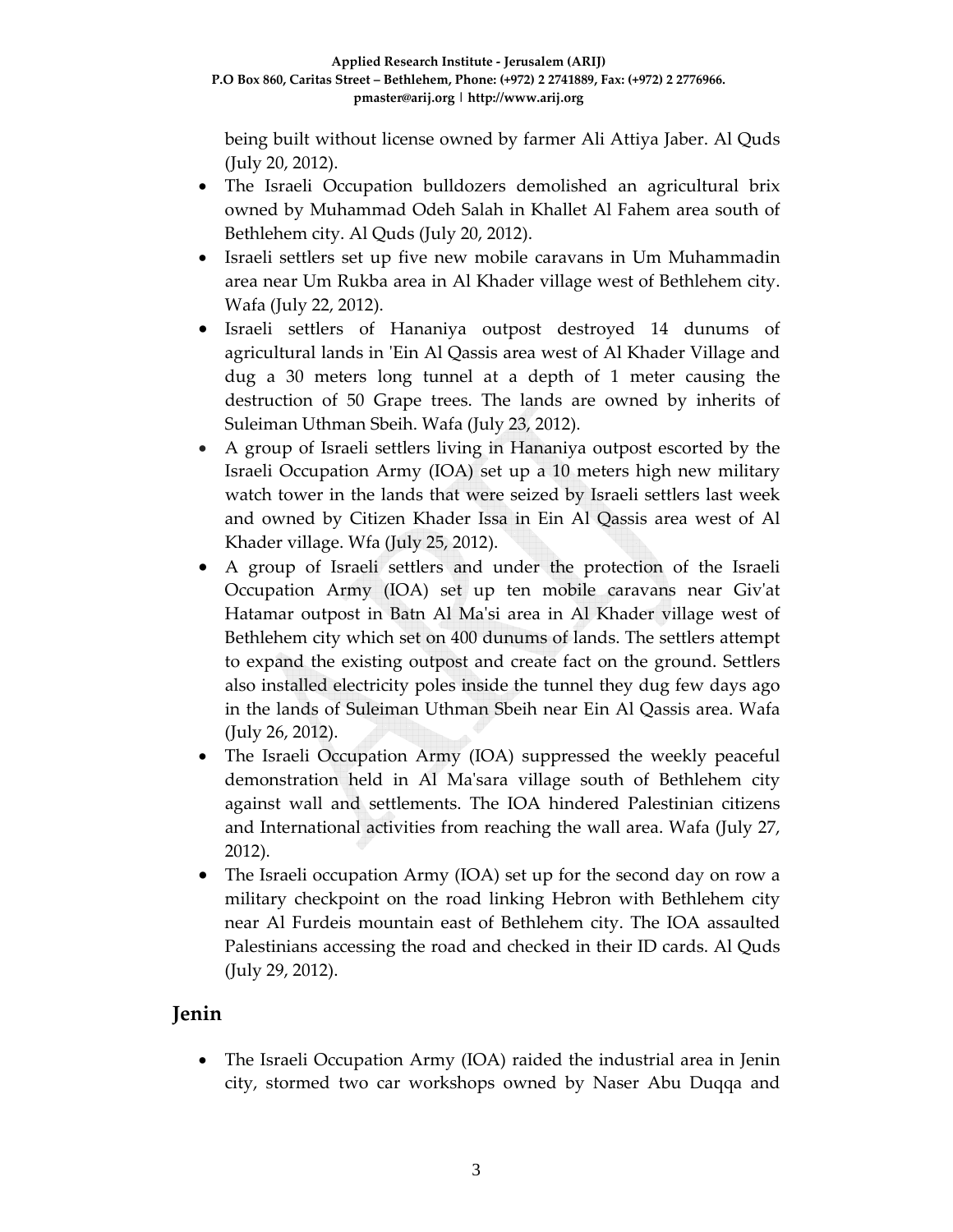Waleed Hussein Abu Ghali and searched them. No arrests were reported. Wafa (July 2, 2012).

- The Israeli Occupation Army (IOA) raided the house of Fares Atef Muhammad Dari in Nazlat Zeid southwest of Jenin city and searched it. Wafa (July 3, 2012).
- The Israeli occupation army (IOA) installed a roadblock at the entrance of Rummana village in Jenin Governorate, stopped several vehicles and interrogated the residents. Wafa (July 3, 2012)
- The Israeli Occupation Army (IOA) closed the entrance of Ya'bad village southwest of Jenin city with a sudden checkpoint. The IOA stopped Palestinian vehicles, searched them and checked Palestiniansʹ ID cards. Wafa (July 3, 2012)
- The Israeli Occupation Authorities (IOA) hindered citizen Muhammad Ibrahim Zeid (50 Years) from Yaʹbad village southwest of Jenin city from travelling to Saudia Arabia to perform Umrah and gave him a notification to Interview the Israeli Intelligence Police in Salem Detention and Interrogation camp. Wafa (July 4, 2012).
- The Israeli Occupation Army (IOA) raided the house of Abed Hamad Sbeih (34 years) from Kafr Ra'I village south of Jenin city and messed with its contents. Wafa (July 4, 2012).
- The Israeli Occupation Army (IOA) set up a sudden checkpoint between Ar Rama and Ijja villages south of Jenin city, detained Palestinian citizens and searched their cars and ID cards. Wafa (July 12, 2012).
- The Israeli Occupation Army (IOA) raided the house of Zaher Hasan Zakarnah and Waleed Muhammad Abdel Hadi Zakarnah in Qabatyia town south of Jenin city, searched them and messed with their contents. Wafa (July 15, 2012).
- The Israeli Occupation Army (IOA) raided the house of Nizar Samudi in Al Yamun town west of Jenin city. Wafa (July 15, 2012).
- Clashes erupted with Palestinians as the Israeli Occupation Army (IOA) raided Jenin city and the surrounding neighborhoods under gunfire and stationed near Jenin Refugee camp. Safa (July 19, 2012).
- The Israeli Occupation Army (IOF) raided Jenin city from its western entrance and stationed near Al Quds Open University. The IOA also raided Marah Saed Neighborhood, the villages of Maythalon, Az Zababda, Sanur and Arraba south of Jenin city. Wafa (July 27, 2012).
- The Israeli Occupation Army (IOA) set up a sudden military checkpoint on Jenin Haifa road, near the junction that links Zabuba village with Rummana village west of Jenin city. The IOA detained Palestinians at the checkpoint, stopped other Palestinians and checked in their ID cards. Wafa (July 27, 2012).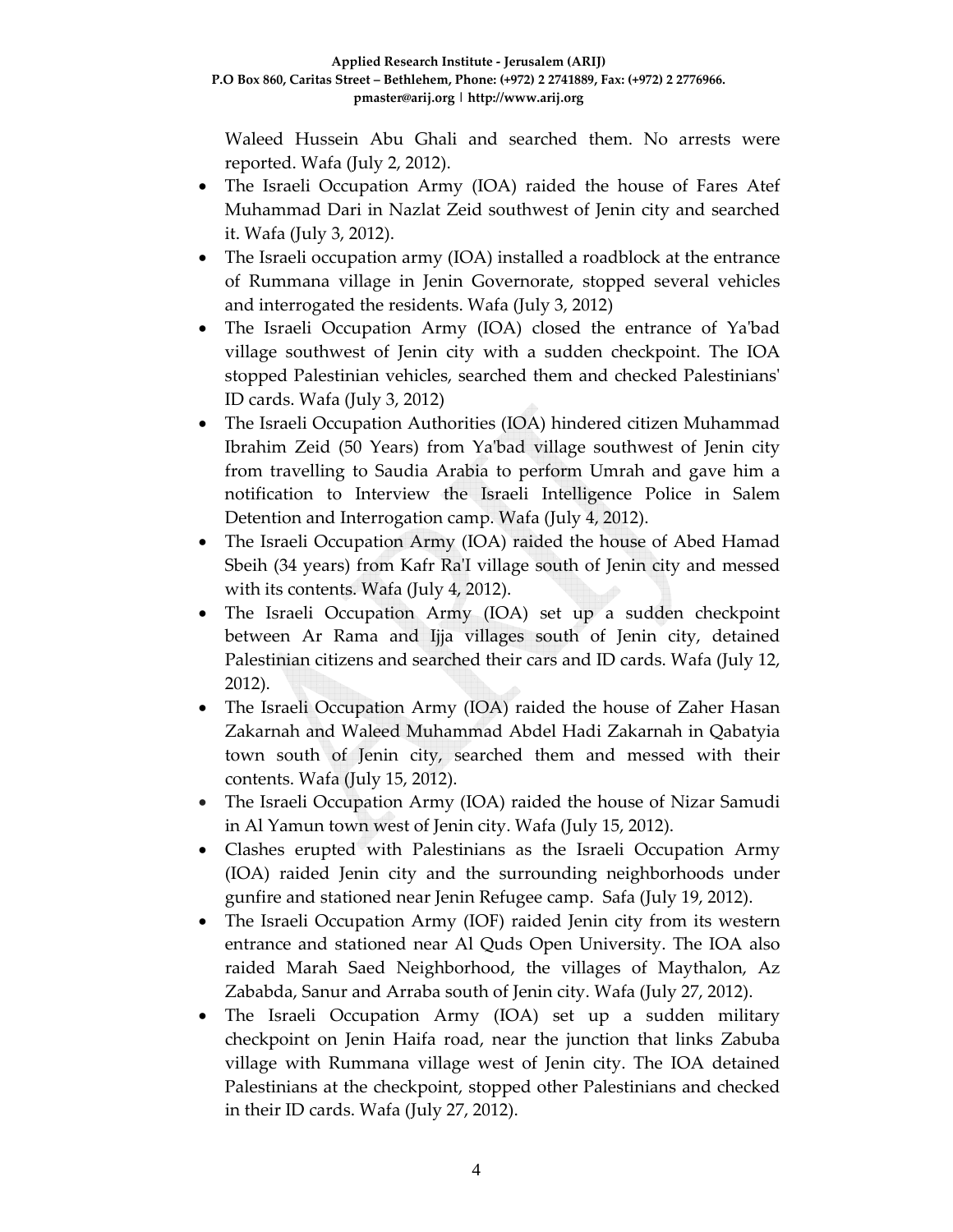- The Israeli Occupation Army (IOA) set up a military checkpoint at Faqqu'a village entrance east of Jenin city. The IOA stopped Palestinian cars and checked in Palestinian ID cards. Wafa (July 27, 2012).
- Israeli wild boars attacked Palestinian houses in Bal'ama neighborhood south of Jenin city and caused damages to Palestinian properties. Safa ( July 29, 2012).
- The Israeli Occupation Army (IOA) along with the Israeli Water Authority raided Kafr Dan village in Jenin Governorate under the pretext of searching for unlicensed water wells in the area. Wafa (July 31, 2012).

## **Jerusalem**

- The Israeli Municipality of Jerusalem demolished without pre‐ notification four commercial stores in Bab Al ʹAmoud (Damascus Gate) area owned by As Suyuri, As Salayma and Al Jabari families. Wafa (July 1, 2012)
- Israeli Special Forces along with members of the Israeli Municipality of Jerusalem raided Al Bustan neighborhood in Silwan city, stormed a number of houses and photographed them from the inside and outside. The targeted houses are owned by Sbeih Family, Mahmoud Abu Diab, Wael Abu Diab, Musa Odeh, Shihada Qaraʹien, Khalaf Huriya and Saʹed Abu Radi. Clashed erupted betweens citizens of Al Bustan neighborhood and the Israeli forces as a result of the Israeli raid to the area. Wafa (July 1, 2012).
- Tens of Israeli Occupation Army (IOA) along with Israeli Police officers raided Al Aqsa Mosque courtyard. Israeli settlers also raided Al Aqsa courtyard escorted by the IOA. Paltimes (July 2, 2012).
- The Israeli Occupation Army (IOA) demolished a residential brux in Al Issawiya town owned by Saʹad Ahmad Mustafa Al ʹIsawi. The brux was built after the Israeli occupation bulldozers demolished Al Isawiʹs house three years ago in the area. PNN (July 2, 2012).
- The Israeli Municipality of Jerusalem demolished a 100 square meters brux, an iron gate and a 180 square meters concrete floor owned by Nabeel and Saʹd Ahmad Mustafa near the French Hill in Al Issawiya town. Wafa (July 3, 2012).
- The Israeli regional committee for building and planning at the Municipality of Jerusalem ratified a plan to establish a military college on 14 dunums of lands in the Mount of Olives (At Tur Area) in Jerusalem. The College will house around 400 students and 130 academics. Wafa (July 3, 2012).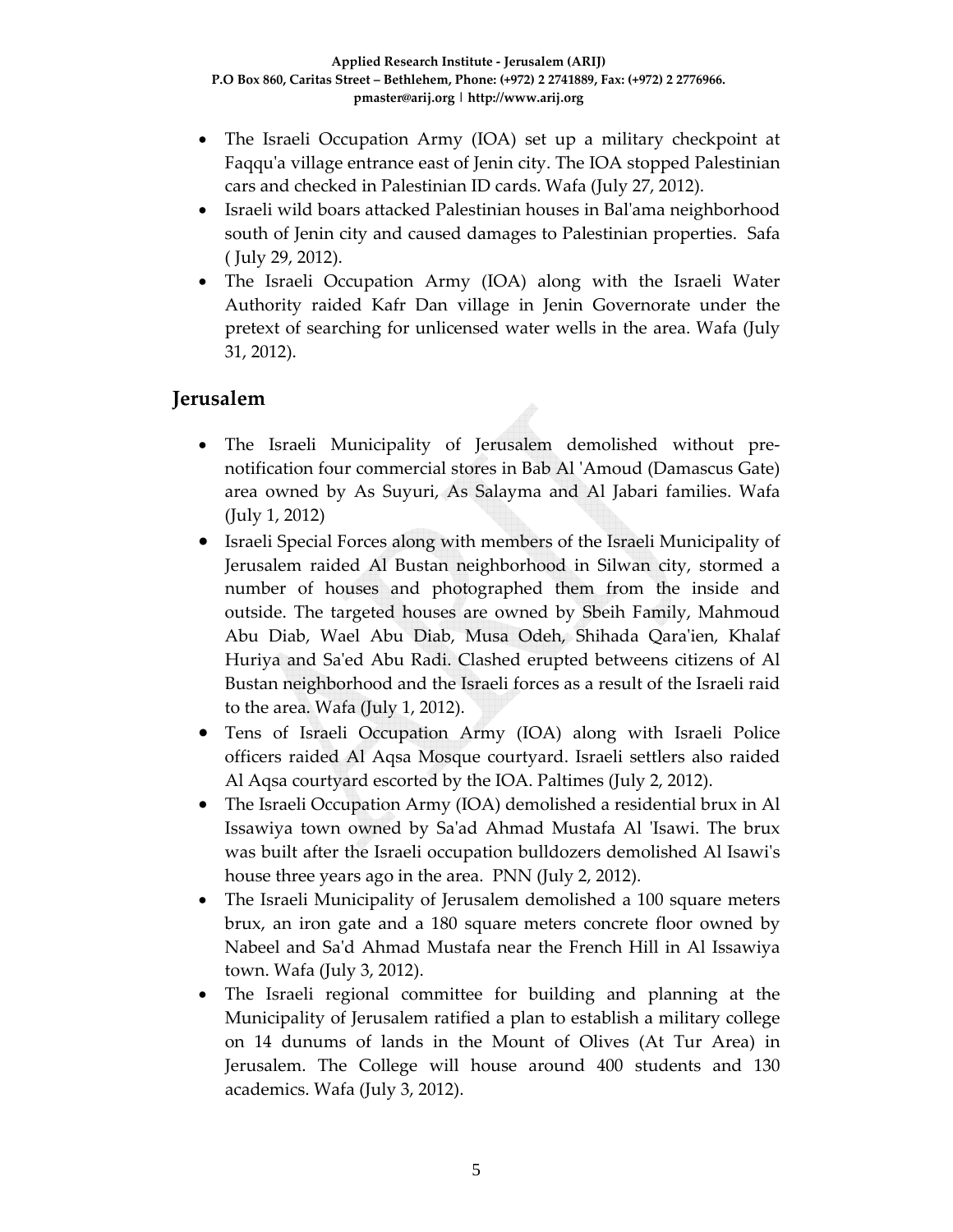#### **Applied Research Institute ‐ Jerusalem (ARIJ) P.O Box 860, Caritas Street – Bethlehem, Phone: (+972) 2 2741889, Fax: (+972) 2 2776966. pmaster@arij.org | http://www.arij.org**

- The Israeli Regional Planning and Construction Committee in Jerusalem approved a plan to build a Military College near the Augusta Victoria Hospital in Mount Olive, in occupied East Jerusalem. Israel will be constructing a military college on nearly 14 Dunums (3.459 Acres) northeast of the Old city. The college will be able to accommodate nearly 400 students and 130 academics. In addition, the college would move more government and military facilities into the eastern part of Jerusalem, as part of Israel's plans and illegal settlement activities in the occupied city. Constructing the new military college will be the beginning of a new settlement outpost in the area, adding that At‐Tour neighborhood already has two illegal settlement outposts, and that the planned college is only a few dozen meters away from these outposts. The new plan was discussed by the regional committee in mid‐April, and was approved less than three months after submission, an issue that indicates that the Israeli government is rushing to approve and construct more settlement and military facilities in occupied East Jerusalem. IMEMC (July 3, 2012).
- The Israeli Occupation Authorities announced that the main road leading to Ras Al 'Amoud area and the surrounding areas will be closed for two days as thousands of Jewish worshippers will head to the Cemetery to perform religious rituals. Wafa (July 4, 2012).
- The Israeli Occupation Army (IOA) took over three barracks owned by Citizen Muhammad Bunayya Musa Kaʹabna from Beit Hanina At Tahta north of Jerusalem city that were given to him by an International organization after his house has been demolished under the pretext of unlicensing. Wafa (July 9, 2012).
- The Israeli Occupation Police hindered two Palestinian Journalists (Ayman 'Illian and Ibrahim Al Huseini) from covering the Israeli excavations that are taking place at Bab Al Magharba (Al Mughrabi Gate) and detained them for a while at the Walling wall square. Al Ayyam (July 10, 2012)
- The Israeli Occupation Army (IOA) raided the house of Shireen Al Isawi in Al Isawiya town in Jerusalem city and confiscated her personal computer and cellular phone. The IOA gave citizen Shireen a notification to interview the Israeli Intelligence Police in Al Maskobiyeh detention and interrogation center in West Jerusalem. Al Quds (July 11, 2012).
- The Israeli Municipality of Jerusalem gave Citizen Riad Jameel Juʹbas (55 years) a military order to demolish his 120 square meters house in Jabal Al Mukkabir town in Jerusalem and threatened to demolish it in case Mr. Juʹbas doesnʹt obey the Israeli order to demolish the house. The house is currently inhabited by 20 people. Al Quds (July 12, 2012).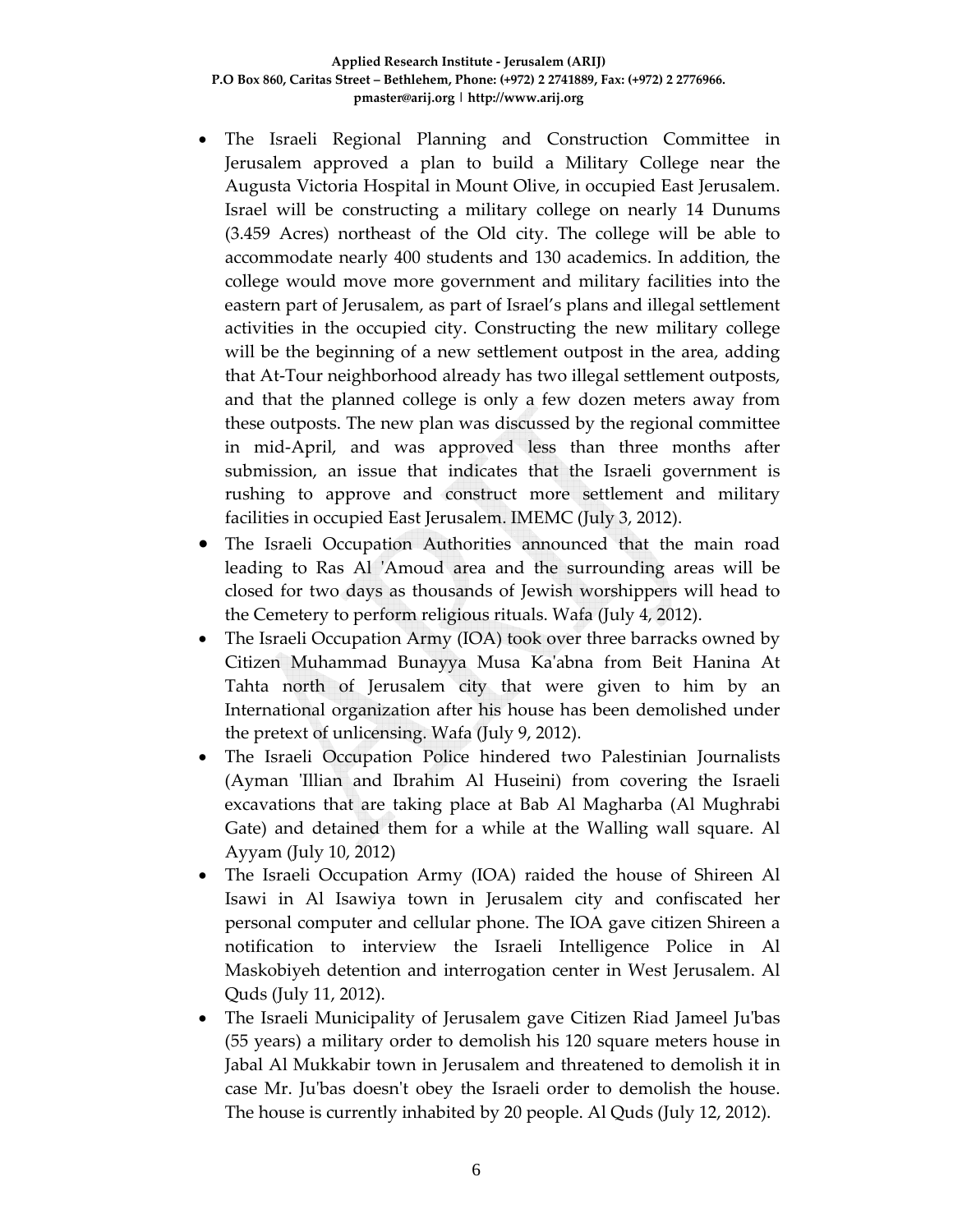- The Israeli Occupation Bulldozers demolished a 16 square meters area old residential room and an animal brux owned by Muntaser Sarhan in Al 'Abbasiya neighborhood in Silwan city under the pretext of being built without license. Wafa (July 18, 2012).
- The Palestinian citizen Muhammad Taweef Al Shalabi (34 years) a part of his house (30 square meters room) in Al Wad neighborhood in the old city of Jerusalem under the pretext of unlicensing. The Israeli Court also fined Mr. Al Shalabi with an amount of NIS 80 Thousand NIS as penalty. Wafa (July 20, 2012).
- Forty Israeli Soldiers and Jewish Rabbis toured Al Aqsa Mosque court Yard and practiced Talmudic rituals. Paltimes (July 23, 2012).
- Clashed erupted between Palestinians and the Israeli Occupation Army (IOA) in Kafr ʹAqab, Qalandyia and Ras Al ʹAmoud as the Israeli settlers raided al Aqsa Mosque and toured in its courtyard, closed its doors and forced Palestinian prayers to leave. (Paltoday 26, 2012).
- The Israeli Occupation Army (IOA) raided the house of the released prisoner Muʹtaz Hijazi in Ath Thuri neighborhood in Jerusalem, gave a notification to interview the Israeli Intelligence Police in Mid August and questioned his parents. Paltoday (July 26, 2012).
- The Israeli Occupation Army (IOA) intensified its presence in Wadi Hilwa and Ein Silwan south of Al Aqsa Mosque as Palestinian citizens of the area hindered a group of Israeli settlers from re‐installing a gate at the southern entrance of Ein Silwan. Paltoday (July 26, 2012).
- The Israeli Occupation Authorities continue to demolish Al Mughrabi gate road during the part three days using shovels, axes and iron handles instead of using heavy machinery. Al Quds (July 26, 2012).
- The Israeli Occupation Army (IOA) tightens its grip on Palestinian Prayers accessing Al Aqsa Mosque during the second week of the month of Ramadan were only Palestinians over the age of 4o are allowed to enter Jerusalem for prayers. All Women and Children below 12 are allowed to enter Jerusalem without permits. Wafa (July 27, 2012).
- Clashes erupted between Palestinians and the Israeli Occupation Army (IOA) in Shuʹfat Refugee Camp east of Jerusalem as the IOA hindered citizens of the camp from accessing al Aqsa Mosque for prayers. Paltimes (July 27, 2012).
- The Israeli Occupation Army (IOA) tightens its grip on Palestinian Prayers accessing Al Aqsa Mosque during the second week of the month of Ramadan were only Palestinians over the age of 40 are allowed to enter Jerusalem for prayers. All Women and Children below 12 are allowed to enter Jerusalem without permits. Wafa (July 27, 2012).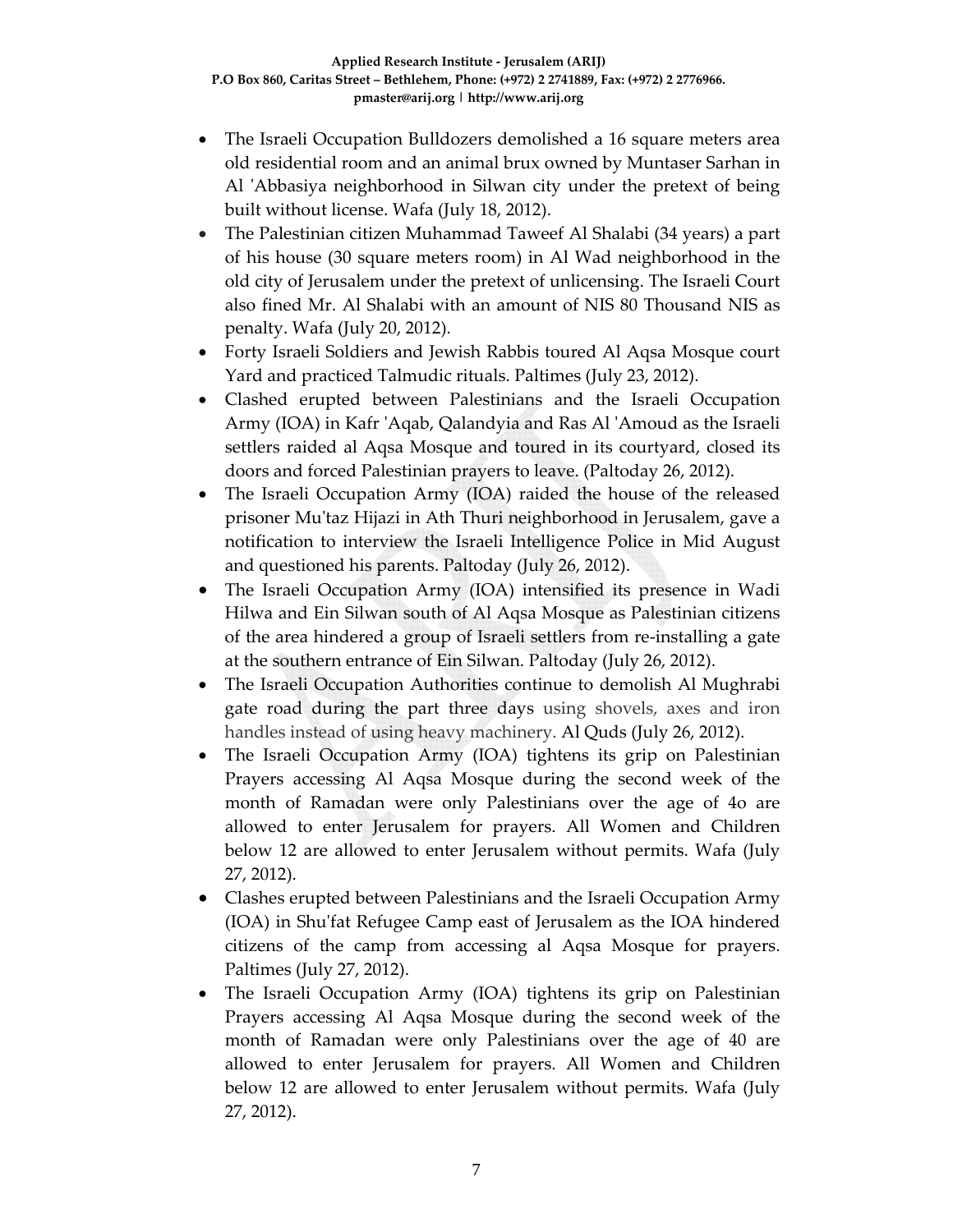- Clashes erupted between Palestinians and the Israeli Occupation Army (IOA) in Shuʹfat Refugee Camp east of Jerusalem as the IOA hindered citizens of the camp from accessing al Aqsa Mosque for prayers. Paltimes (July 27, 2012).
- The Israeli Occupation Police hindered the organization of an Iftar in the Panorama Hotel Ras al‐Amud neighborhood of Silwan, south of Al Aqsa Mosque, and confiscated food allocated for fasting people before it arrested head Silwan Charity Foundation, Hajj Abu Ghazi Sarhan and another citizen. The police showed a decision signed by the inspector general of the Israeli police of Jerusalem ʹJohn Dninoʹ which prevents the organization of Iftar according to item No. 6 of the socalled ʹterrorism decree.ʹ. Wafa (July 29, 2012).
- Israeli Soldiers manning HaZeitim crossing attacked and beat a Palestinian from Al Ezariyeh town and caused severe bruised in all his body parts. Paltoday (July 29, 2012).
- The Israeli Municipality of Jerusalem forced citizen Yaʹcoub Al Rasheq from Al Bustan neighborhood in Silwan city to demolish a sunshade made out of tin plates placed over the roof of his house. Mr. Al Rasheq was verbally notified to remove the sunshade two weeks ago under the pretext of being added to his house without license. Al Quds (July 29, 2012).
- A Palestinian (Akram Abu Bade', 50 years) was killed and two others were injured after being shot by the Israeli occupation Army (IOA) manning Az Zayyem checkpoint east of Jerusalem. Citizen Khaled Abu Ziyada is one of the injured Palestinians at the checkpoint. Wafa (July 30, 2012).
- The Israeli Occupation Authorities renewed the closure of the "Orient" House", the primary Palestinian institution in Occupied East Jerusalem and 11 other associations including the Society for Arab Studies and the Chamber of Commerce for the eleventh year on row for six more months. Wafa (July 31, 2012).

### **Hebron**

- A number of Israeli settlers of Susiya settlement attacked citizens of Kherbit At Tuwani south of Yatta town and threw stones at them. Wafa (July 1, 2012).
- The Israeli Occupation Authorities (IOA) notified citizens of Wadi Al Khaleel crossing at the entrance of Adh Dhahriyeh town of its intention to confiscate vast areas of lands for the establishment of 3 military observation towers. Paltimes (July 1, 2012).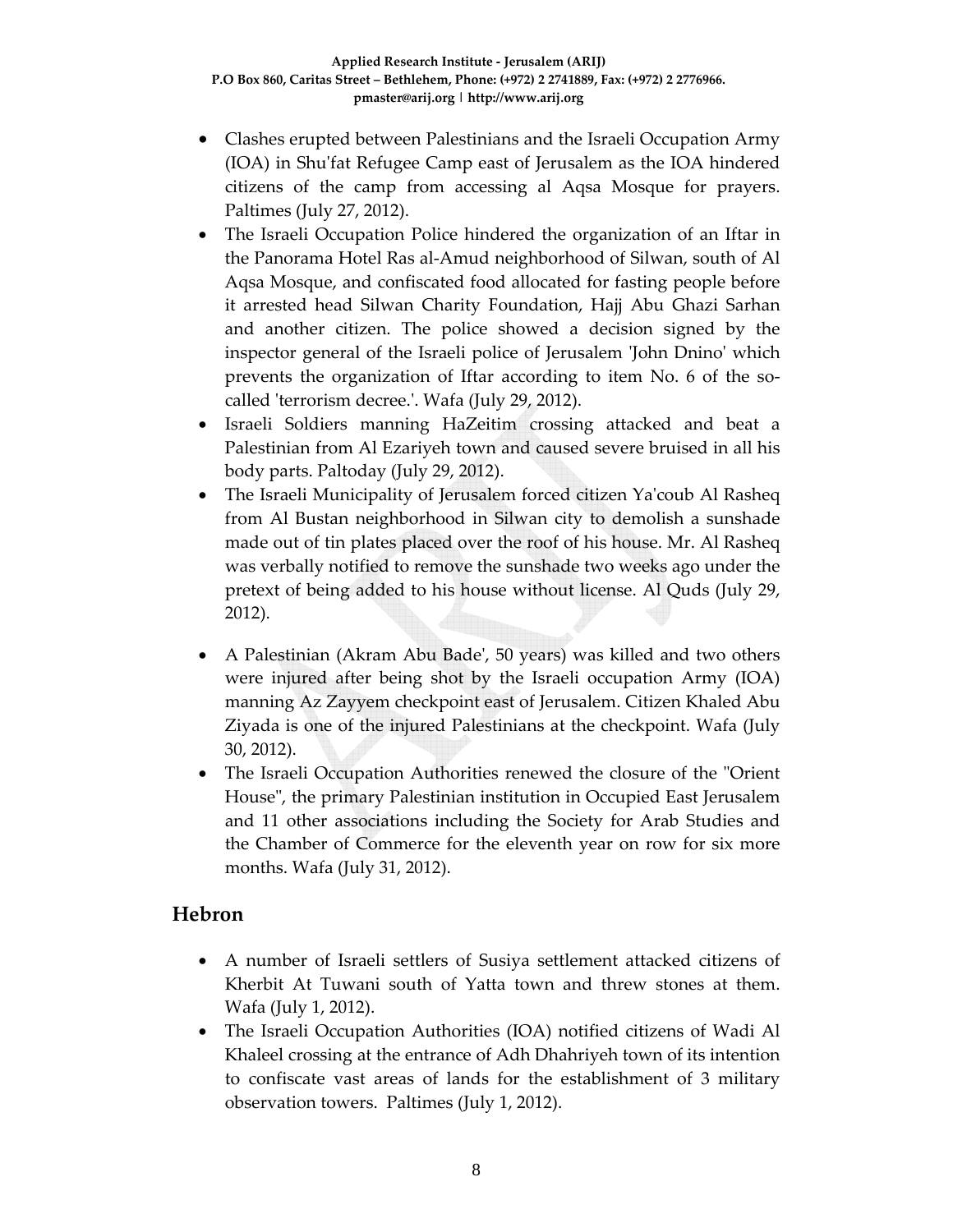- The Israeli Occupation Authorities handed out citizens of Beit Ummer town north of Hebron city 4 halt of construction orders to four houses and an irrigation pool under the pretext that their structures were built without license in an area classified as C area. It is worth mentioning that the houses are located in close proximity of Karmei Tzur settlement. Among owners, the following were identified: Arafat Az Za'aqeen and Hleema Ikhliel. NBPRS (July 3, 2012).
- The Israeli Occupation Army (IOA) set up a number of sudden checkpoints in Hebron Governorate. The first two were set at the entrances of Deir Samit and Sikka village west of Hebron city. Three other checkpoints were set up at the entrances of Juret Bahlas and An Nabi Younis junction north of Hebron city, and a checkpoint at the Israeli bypass road north of Hebron city (Bypass Road number 60). Another cement block was set up at the road linking Ar Ramadeen village with Adh Dahriya town south of Hebron city. Wafa (July 8, 2012).
- Tens of Israeli settlers attacked Palestinian citizens' cars in An Nabi Younis area north of Hebron city and broke the windows of some cars. Citizen Ashraf Hasan Al Harthi was among the Palestinians that witnessed the partial destruction of his car. Wafa (July 9, 2012).
- A Palestinian Child (Muhammad Abdullah Al Mahareeq), 14 Years) from As Samouʹ Town south of Hebron city was injured as an Israeli settler hit him by car on the Israeli Bypass road number 60. Wafa (July 9, 2012).
- A group of Israeli settlers of Eliʹazer settlement attacked the car of Citizen Ibrahim Khaleel Abdel Fattah Sabarna (35 years) from Beit Ummer town north of Hebron city while passing by the settlement of Karmei Zur and broke its windows. Wafa (July 9, 2012).
- Tens of Israeli settlers attacked Palestinian citizensʹ cars in An Nabi Younis area north of Hebron city and broke the windows of some cars. Citizen Ashraf Hasan Al Harthi was among the Palestinians that witnessed the partial destruction of his car. Wafa (July 9, 2012).
- A Palestinian Child (Muhammad Abdullah Al Mahareeq), 14 Years) from As Samou' Town south of Heron city was injured as an Israeli settler hit him by car on the Israeli Bypass road number 60. Wafa (July 9, 2012).
- A group of Israeli settlers of Eliʹazer settlement attacked the car of Citizen Ibrahim Khaleel Abdel Fattah Sabarna (35 years) from Beit Ummer town north of Hebron city while passing by the settlement of Karmei Zur and broke its windows. Wafa (July 9, 2012).
- A number of Palestinians suffered gas inhalation and bruises as the Israeli Occupation Army (IOA) imposed curfew on the Old City of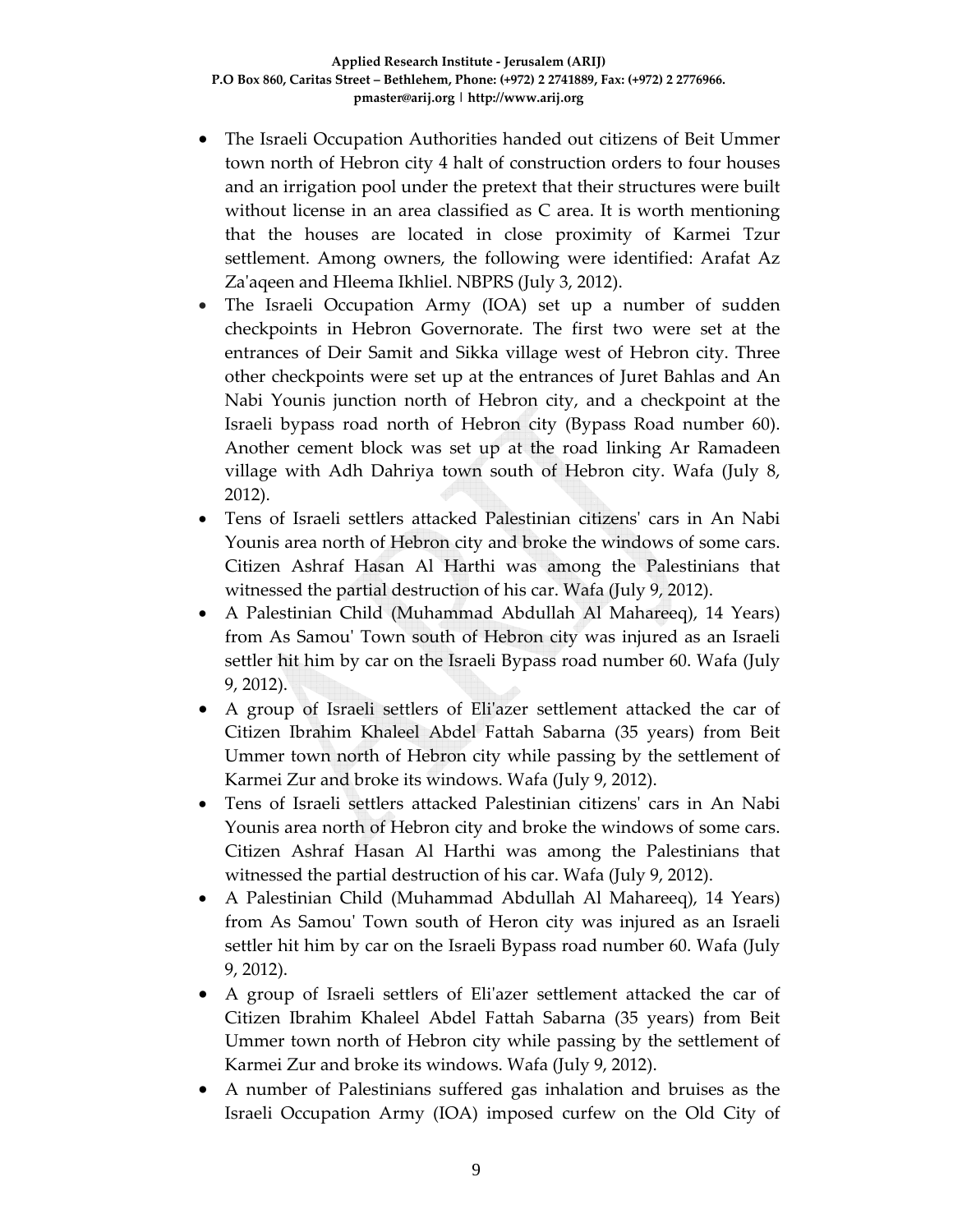Hebron. The IOA closed the roads and entrances leading to the Old city and carried out raiding campaigns to a number of Palestinian houses. Among injured Palestinians, A girl from At Tumeizi family who was visiting the Ibrahimi Mosque with her family was known. Wafa (July 10, 2012).

- The Israeli Occupation Army (IOA) hindered Governor of Hebron, Kamel Hmeid, and an international delegation from visiting Muhammad Khaleel Abu Qbeitah house in Yatta town, and asked him for a permit to access the area. It is worth mentioning that Qbeitah familyʹs house is located near Asfar settlement and is always under constant attack either at the hands of Israeli settlers or the IOA in an attempt to drive the family out of the area and seize the lands for settlement expansion. The family is also denied water and electricity services and life essentials. Al Quds (July 10, 2012).
- The Israeli Occupation Army Tanks demolished a 200 cubic meter water collection system in Farsh Al Hawa area north of Hebron city owned by Hany As Saʹeed under the pretext of unlicensing due to its location in Area "C" which falls under the full Israeli control. Wafa (July 10, 2012).
- The Israeli Occupation Army (IOA) set up a number of sudden checkpoints at the entrances of some villages and towns in Hebron Governorate. One sudden checkpoint was set up at the entrance of Halhul town, another at the entrance of Khallet Hadour in the north, and many other checkpoints at the entrances of Al Fahs area, Kherbt Qeiqis and Zeef. Wafa (July 10, 2012).
- The Israeli Occupation Army (IOA) raided the house of Zeidan Musa Halayqa in Ash Shuyoukh town northeast of Hebron city. Wafa (July 11, 2012).
- The Israeli Occupation Army (IOA) fired sound bombs at the house of Nemer Iʹlian Ikhleiel in Beit Ummer town north of Hebron city and caused the burning of some trees and old belongings. Wafa (July 11, 2012).
- The Israeli Occupation Army (IOA) set up a number of sudden checkpoints in Hebron Governorate. The first was set up at the entrance of Hebron city, another at the entrance of Al Fawwar refugee camp south of Hebron city, at the entrance of Sa'ir town northeast of Hebron city and at the entrance of Beit Ummer town north of Hebron city. The IOA stopped Palestinians and checked in their ID cards. Wafa (July 11, 2012).
- Israeli settlers of Susiya settlement wrote racist slogans on the tents of Palestinian families and water tanks in Kherbit Susiya south of Hebron city. Wafa (July 12, 2012)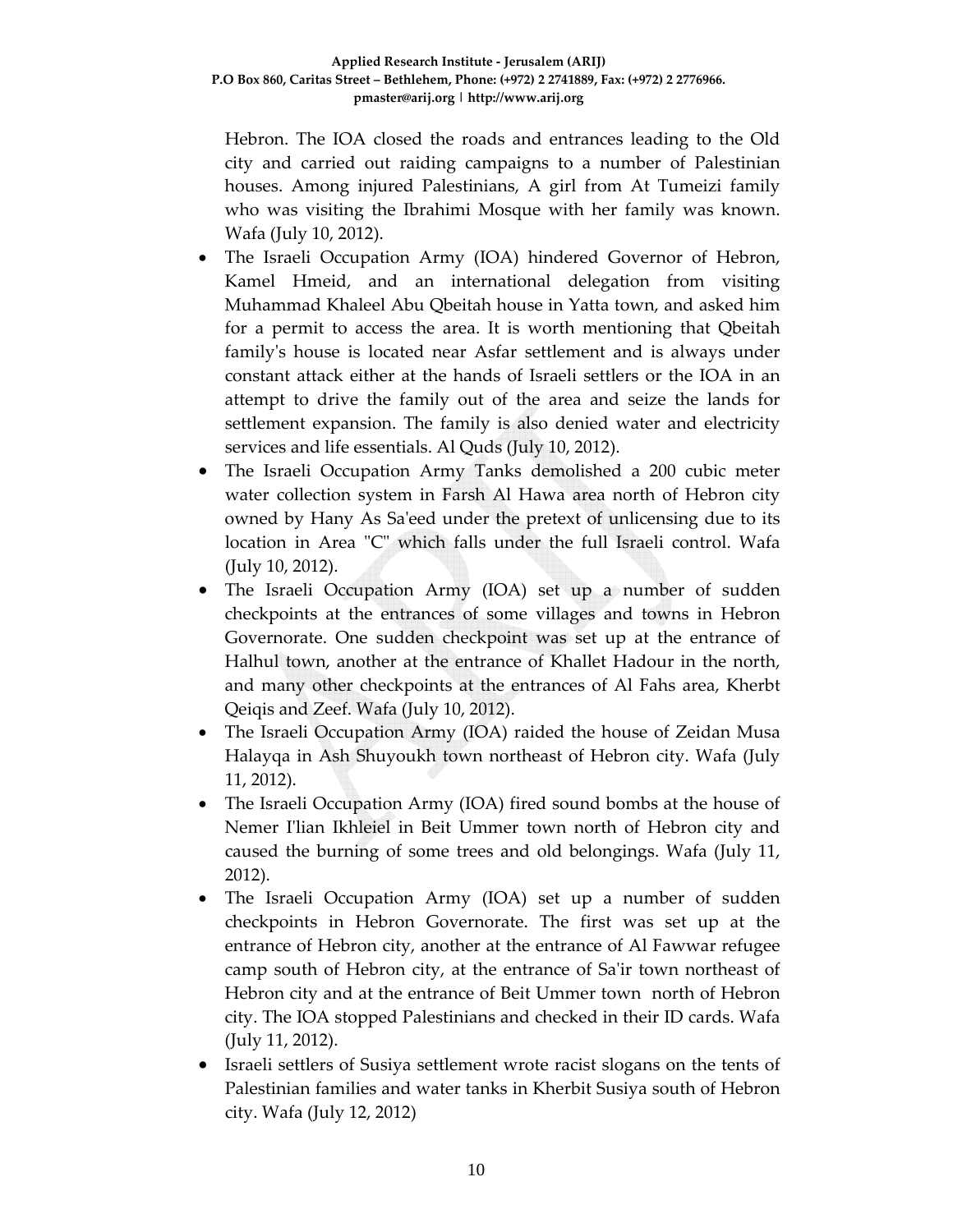- Tens of Israeli settlers attacked Palestinian cars while driving through the area between Negohot settlement and Beit Awwa town south of Hebron city. No injuries were reported. Wafa (July 13, 2012).**-**
- The Israeli occupation military Jeeps raided several neighborhoods in Hebron city and stormed the house of Ashraf Abdel Hafez Zallum in ʹEin Sara area and gave him a notification to interview the Israeli Intelligence Police in Gush Etzion. Wafa (July 17, 2012).
- An Israeli Military Jeep ran over a Palestinian child (Ahmad Yhaya Abu Rajab) in Al Karantina area in the central Hebron city. Wafa (July 17, 2012).
- Israeli settlers of Ramat Yesha, Beit Hadasa, Beit Ramono and Abraham Avino settlements in the old city of Hebron started to build a public park near "Ein Al Jadeeda" area in the central Hebron city. Wafa (July 18, 2012).
- The Israeli Occupation Army bulldozers demolished one agricultural room and a water collection system in Farsh Al Hawa area west of Hebron city owned by Rubin Al Julani. The bulldozers also demolished another agricultural room owned by Adel Al Haymuni in the area. Both structures were demolished under the pretext of being built in area ʺCʺ which falls under the full Israeli control. Wafa (July 18, 2012).
- The Israeli Occupation Authorities (IOA) handed over citizens Muhammad Ali Issa and Waleed Ahmad Zaʹal Al Jbour in Kherbit Huwwara town east of Yatta town military orders to demolish an animal shed, a tent and a residential room made out of bricks and zinc. Wafa (July 18, 2012).
- Israeli Settlers uprooted 25 Olive, Almonds and Grape trees planted in Wadi Ar Reesh area near Beit 'Ayn settlement north of Hebron city. The trees are owned by Hammad Abdel Hameed As Sleibi (77 years). Wafa (July 19, 2012)**.**
- Israeli Settlers of Beit 'Ayn settlement uprooted 35 grape trees, 6 old Olive trees and 12 almond trees in Wadi Abu Ar Reish (Abu Ar Reish Valley) in Beit Ummer town north of Hebron city owned by Hammad As Sleibi. Wafa (July 20, 2012).
- The Israeli Occupation Army (IOA) set up a military checkpoint at Hebron city western entrance, assaulted Palestinian citizens and checked in their ID cards. Safa (July 21, 2012).
- The Israeli Occupation Army (IOA) set up a military checkpoint atWad Semia near Beit Awwa town southwest of Hebron city. Safa (July 21, 2012).
- Israeli settlers of Susiya settlement seized 20 dunums of Palestinian lands owned by Al Hadar family (Nidal, Muhammad and Hasan), surrounded the land with barbed wires and iron angels and added an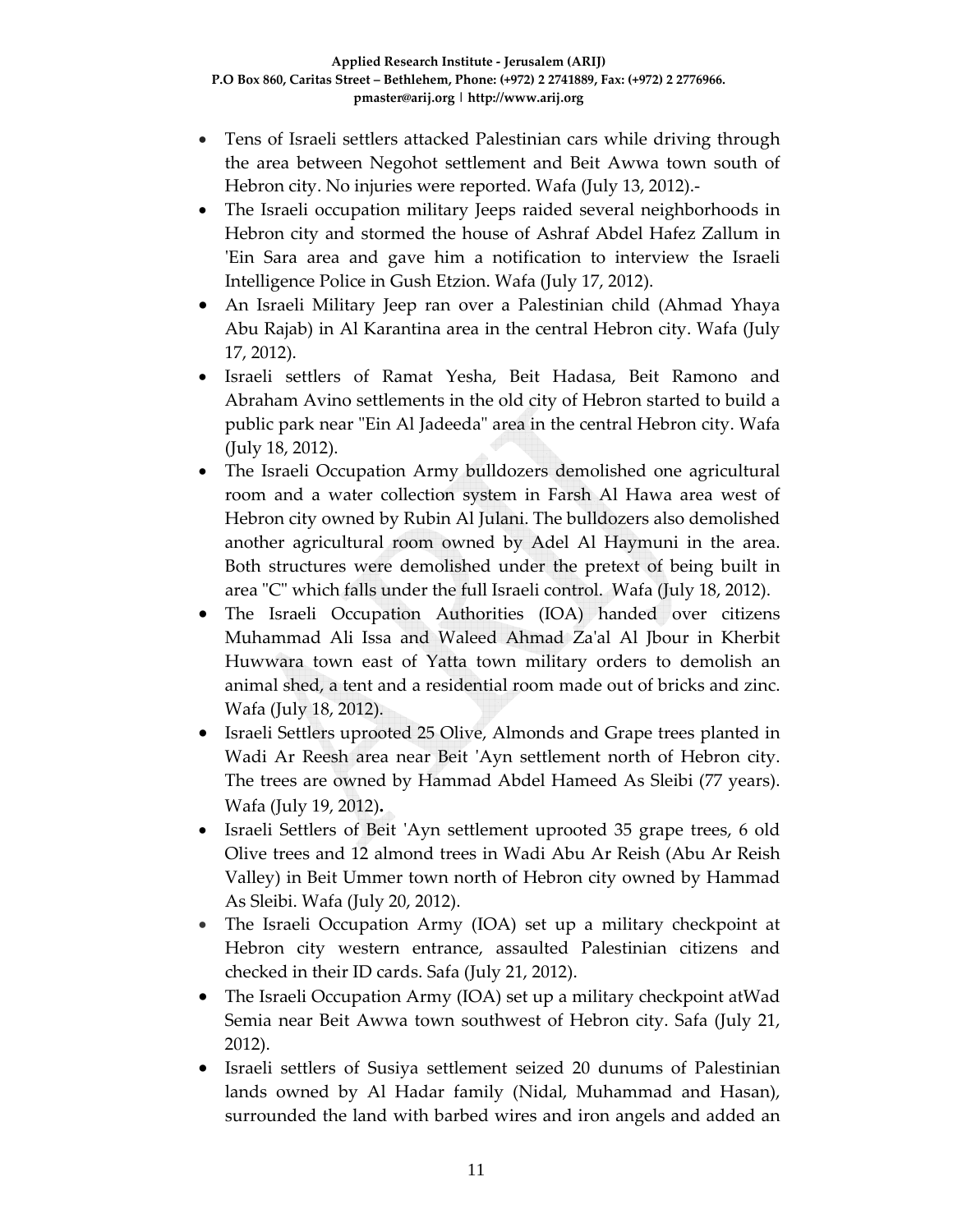electric generator to the site in an attempt to annex the lands to the settlement. The seized lands are also home for three artesian water wells. Al Quds (July 23, 2012).

- The Israeli Occupation Army (IOA) raided the house of Mahmoud Abu Ras in At Tabaqa area south of Hebron city, searched it and gave him a notification to interview the Israeli Intelligence Police. Wafa (July 24, 2012).
- The Israeli Occupation Army (IOA) set up a sudden military checkpoint in Jurat Bahlas area, north of Hebron city. Wafa (July 24, 2012).
- The Israeli Occupation Army (IOA) set up a sudden military checkpoint at Wadi Al Hariya area (Al Hariya Valley) south of Hebron city. Wafa (July 24, 2012).
- The Israeli Occupation Army (IOA) set up a sudden military checkpoint at Hebron western entrance near Farsh Al Hawa area. Wafa (July 24, 2012).
- The Israeli Occupation Army (IOA) set up a sudden military checkpoint at in Sinjir area in Dura town, in addition to two military checkpoints in Tarousa and Beit Kahel Bridge in Hebron Governorate. Wafa (July 24, 2012).
- The Israeli Occupation Army (IOA) detained six Palestinians during a raid operation in Tel Ar Rumeida area in Hebron city and searched Palestinian houses amid shooting and firing of gas and sound bombs. Wafa (July 25, 2012).
- An Israeli helicopter handed down a number of soldiers in Al Hadidiya area on the road to khallet Al Mayya in the town of Yatta south of Hebron. The Israeli occupation soldiers set up a checkpoint on the aforementioned road and raided a number of houses belonging to the families of Abu Malash, Abu Qbith and Al ʹAmour. Wafa (July 25, 20‐12).
- The Israeli Occupation Army (IOA) raided yatta town south of Hebron city and carried out a search campaign accompanied by firing sound bombs at Palestinian houses. The houses of Mahmoud Khaleel Younis Al 'Imour and Musleh Abu 'Arram were targeted during the raid. Wafa (July 25, 2012).
- The Israeli Occupation Army (IOA) raided At Tabaqa area south of Hebron city, searched a number of Palestinian houses and fired sound bombs during the raid. The house of Khaled Ath thwei was among the houses that were targeted in the area. Wafa (July 25, 2012).
- The Israeli Occupation Army (IOA) raided Beit Ummer town and stormed the house of Ibregheith Muhammad Abdel Hameed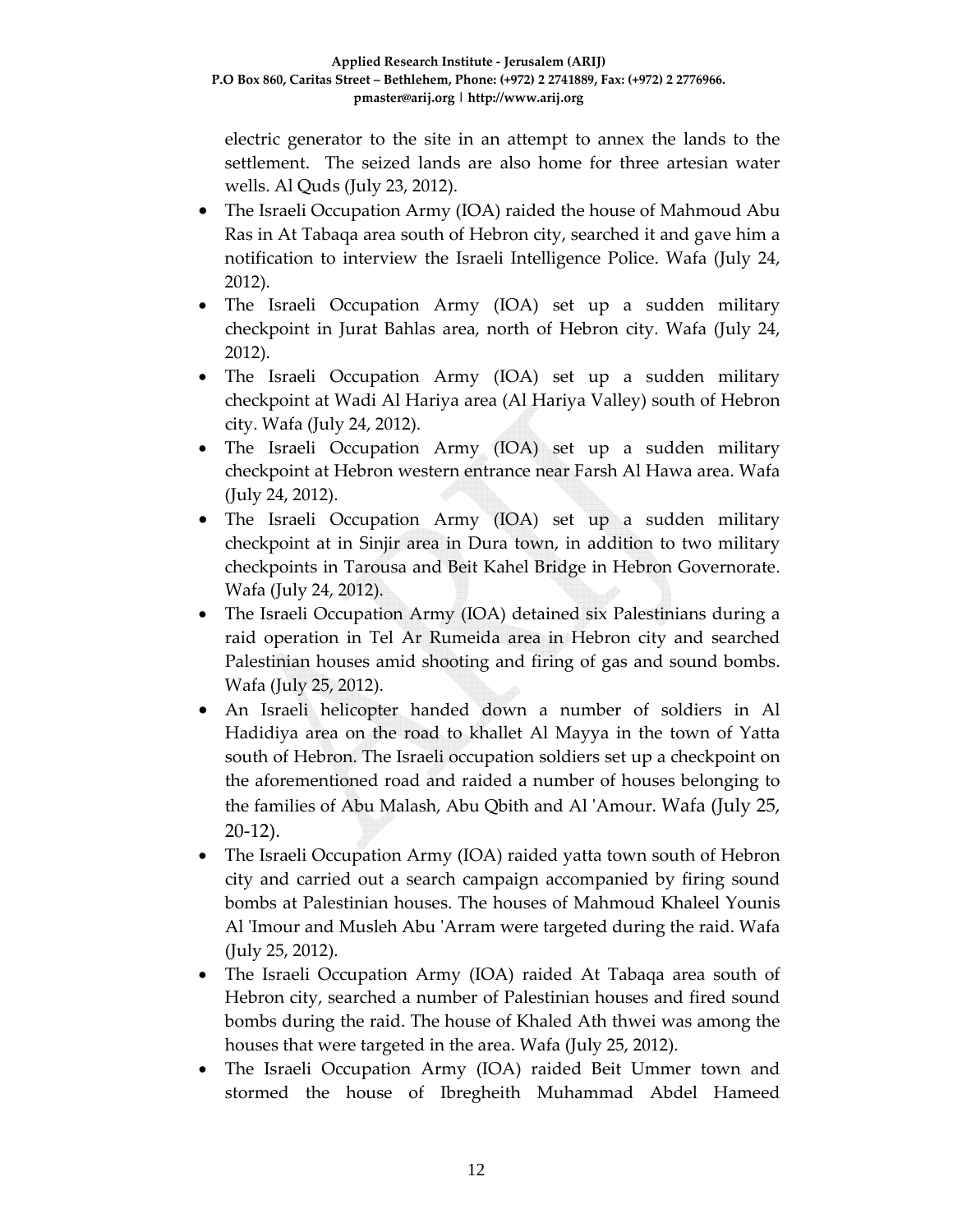Ibregheith, forced his family to leave the house and checked in their ID cards before arresting his son Muhammad. Wafa (July 25, 2012).

- A Palestinian (Abdullah Abdel 'Aziz ArJoub (40 Years) was injured in his shoulder during the clashes that erupted between Palestinian citizens and the Israel Occupation Army (IOA) near Kreisa Mosque west of Dura town. Paltoday (July 25, 2012).
- Israeli settlers of Maʹon and Susiya settlements cut 100 Olive trees in Wad Ma'in area owned by Musa Saleh Jabbarin and his brothers, and Khaled Muhsin Jabbarin. Wafa (July 25, 2012).
- Israeli settlers of Susiya settlements attacked the house of Ismaʹil Salamah An Nawaj'a from Susiya village which caused a state of fear among residents. Wafa (July 25, 2012).
- Israeli Settlers of Ramat Yeshai attacked Palestinian citizens in Tel Ar Rumeida area. Few minutes later, the Israeli Occupation Army joined the settlers and severely raided a number of Palestinian houses, destroyed their doors. The houses of Khaled Badawi Abu Eisha and Noor Thabet Abu ʹEisha were attacked. Wafa (July 25, 2012).
- The Israeli Occupation Army (IOA) razed the road that links Kherbit Um Lasfa with Kherbit Ad Deira east of Yatta town south of Hebron city. The razed road is 3 km long and is 8‐10 meters wide.
- The Israeli Occupation Army (IOA) bulldozers closed a number of roads that lead to certain kherbits (Hamlet) with cement blocks in Yatta town south of Hebron city. The affected Kherbits are: Beir Al Id, Majaz, At Tabbana, Al Fakheit, Al Halawa., Al Markez, Janba and Al Kharrouba. During the closure of the roads, the IOA detained the Public relations officer at the Municipality of Yatta, Abdel Aziz Abu Fanar and his driver, Bassam An Nawajʹa (33 Years) at Kherbit Beir Al ʹId road east of Yatta town and informed them that Palestinians are prevented from using the road (Bir Al ʹid Road). Wafa (July 25, 2012).
- The Israeli Occupation Army (IOA) raided the house of Musleh Abu 'Arram, Yatta's Court of Conciliation, detained his family in one room, searched the house and messed with its contents. Al Quds (July 26, 2012).
- The Israeli Occupation Army (IOA) set up a number of Checkpoints in Hebron Governorate, the first was set up IN Susiya area, another was set up at the northern entrance of Hebron city while the third was set up at the western entrance of Hebron city, near Farsh Al Hawa street. Paltimes (July 26, 012).
- An Israeli officer attacked a Palestinian citizen at Beit Hadasa checkpoint in Hebron city and beat him in his face and broke his nose. The injured Palestinian is Thaer Ghannam (17 years). Btselem (July 27, 2012). Wafa (July 28, 2012).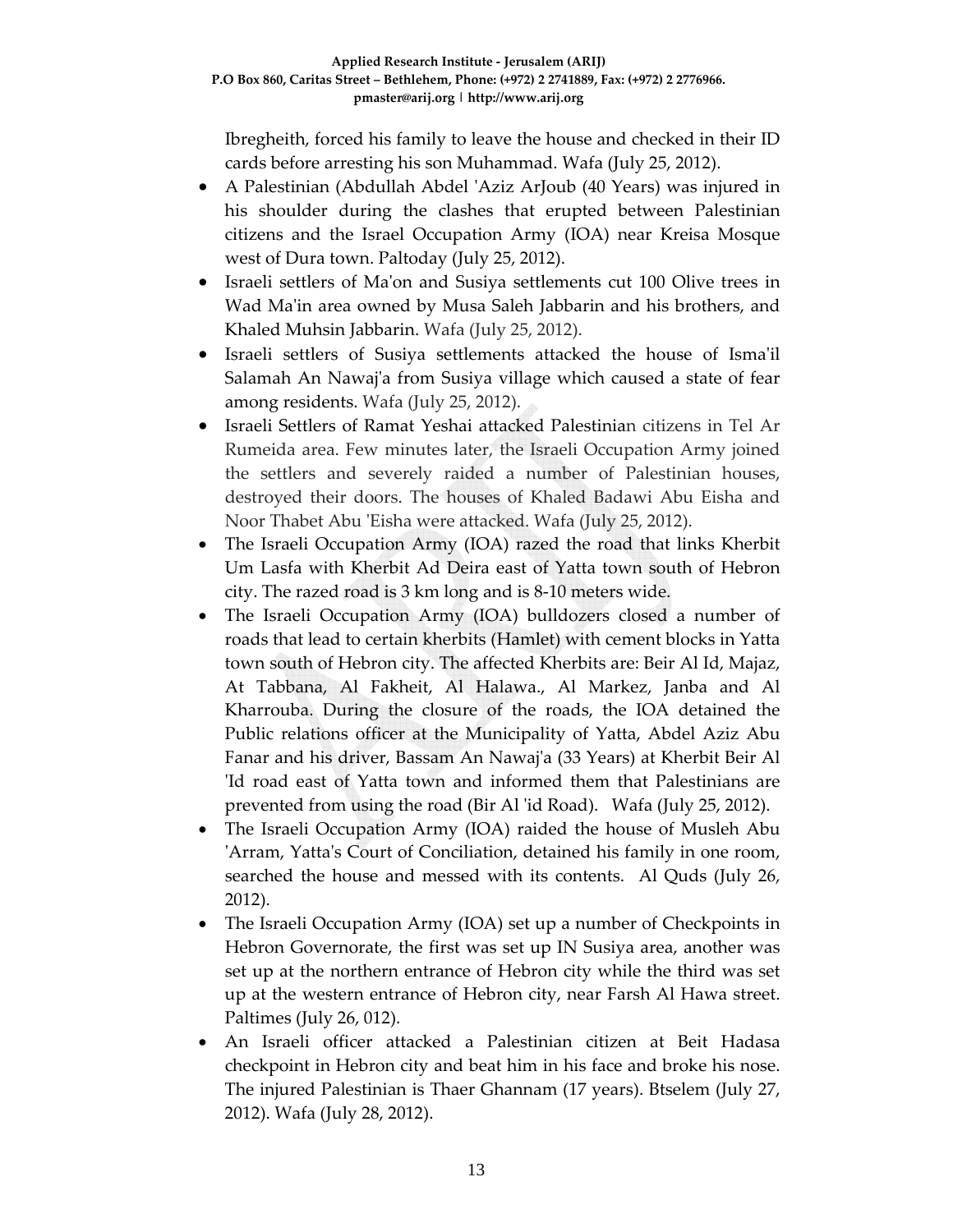- The Israeli military called for the demolition of a Palestinian village under the pretext that it is built on an archaeological site. The village in question is Zanuta located in the South Hebron Hills region of the West Bank, situated close to the construction route of the annexation wall. The village falls under the designation of Area C, meaning that the Israeli military has full control of both administrative and security affairs under the guise of the so-called Civil Administration. **Haaretz** daily newspaper states that the area was designated an archaeological area under the British Mandate. The military is claiming that the homes in the village, which comprise numerous improvised structures, were built without permission and that no master plan for the village is registered with the Civil Administration thus making all construction illegal. Furthermore, the military has stated that it is not possible to grant retro‐active permission and legalization to the area despite many Israeli settlements and outposts receiving such leniency under the Israeli military occupation of the West Bank that is ongoing following the 6 Day War of 1967. IMEMC (July 27, 2012)
- The Israeli Occupation Army (IOA) raided a Palestinian house in Al Surra south of Dura town in Hebron and turned it into a military post. PNN (July 29, 2012)
- The Israeli Occupation Army (IOA) raided Halhul and Yatta towns and set up a military checkpoint at Idhna town entrance west of Hebron city. PNN (July 29, 2012)
- The Israeli Occupation Army (IOA) set up a military checkpoint at Humsa road linking Al Koum village and Dura town southwest of Hebron city. The IOA detained Palestinian citizens under the burning sun checked in Palestiniansʹ ID cards and searched vehicles. PNN (July 29, 2012).
- The Israeli Occupation Army Jeeps raided Adh Dahriya and Idhna towns south of Hebron city and toured in the alleys and neighborhoods fore a while before withdrawing from the area. Wafa (July 20, 2012).
- The Israeli Occupation Army (IOA) set up military checkpoints at Beir Ar Rama junction, at the northern entrance of Hebron city near Joret Bahlas area, Al Fawwar, Idhna and at the entrance of Adh Dahriya town. Safa (July 28, 2012).
- The Israeli Occupation Army (IOA) raided the house of Mahmoud ʹAyyad Awad (56 Years) and thoroughly searched it, detained him and his son Ibrahim (28 Years) in Karmei Zur settlement and beat them for not being able (The IOA) to arrest his other son Muhammad (22 Years) during the raid operation. Wafa (July 31, 2012).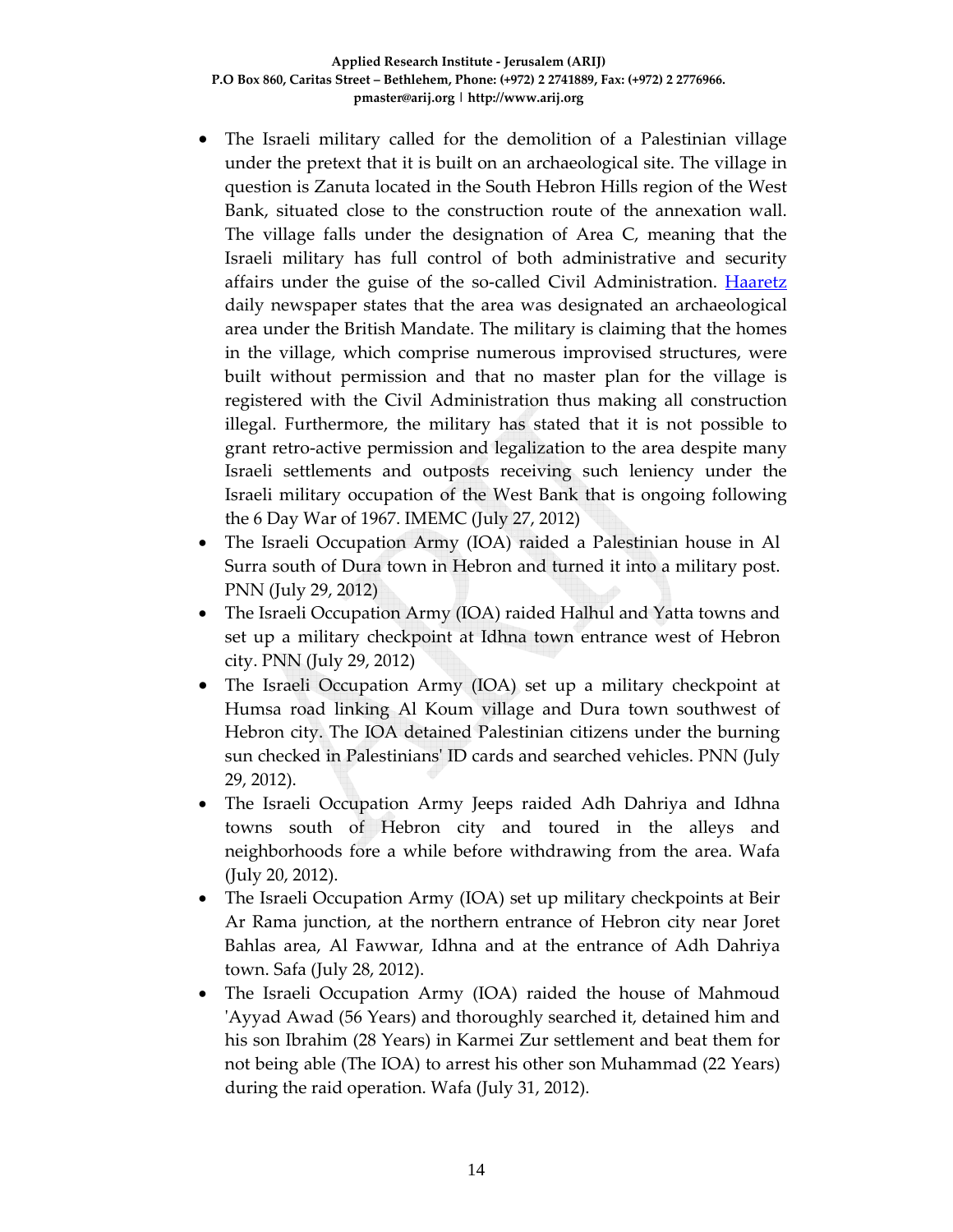- Palestinian Citizen Ziad Muhammad Kamel Ikhleilel (19 Years) was hit in his both feet during a wide Israeli raid operation in Al Bayyada and Al Musrara areas west of Beit Ummer town.
- The Israeli Occupation Army (IOA) severely beat citizens Basem Muhammad Yousif Al ʹAlami and Wael Yousif Abu ʹAyyash (25 Years) from Beit Ummer town north of Hebron city. Wafa (July 31, 2012).

# **Qalqilyah**

- The Israeli Occupation Army (IOA) closed the only entrance of Immatin village east of Qalqilyah city with a number of cement blocks. Wafa (July 8, 2012).
- Three Palestinians were injured in Kafr Qaddum village east of Qalqilyah city as the Israeli occupation Army (IOA) raided the village and fired Gas bombs at citizens and properties. The injured Palestinians are: Muhammad Shaker Ishtewi, Abed Jamal Ubeid and Kamal Ramzi. Al Quds (July 16, 2012).
- The Israeli Occupation Army (IOA) suppressed the weekly peaceful demonstration held in Kafr Qaddum village east of Qalqilyah city. The IOA fired Gas bombs at demonstrators and many suffered Gas Inhalation. Wafa (July 20, 2012).
- Tens of Palestinians and a Swedish activist were injured and some suffered Gas Inhalation during the Israeli weekly peaceful demonstration held in Kafr Qaddum village east of Qalqilyah city. Wafa (July 27, 2012).
- Israeli settlers attacked Palestinian citizens in Tel Ar Rumeida in Hebron city. Citizen Muhammad Rajab Ibeido suffered gas Inhalation and later fainted as Israeli settlers sprayed Gas directly in his face. Wafa (July 27, 2012).
- The Israeli occupation authorities have started to install a fence around the southern side of Azzun ʹAtma in Qalqilyah in the northern West Bank. A two‐meter high spiral fence was installed on about 1,500 meters running from the settlement of Oranit to the crossroads of Kafr Qasim and route 505. As a result, the wall will isolate the area known as Beer al‐Shilla, the artisan well, and about 800‐1000 dunums (over 8,000 meters squared) of different groves. Palestinian Farmers will not also be able to access their fields even after they pass the gate on the northern side of the road. Maannews (July 28, 2012).

# **Tubas**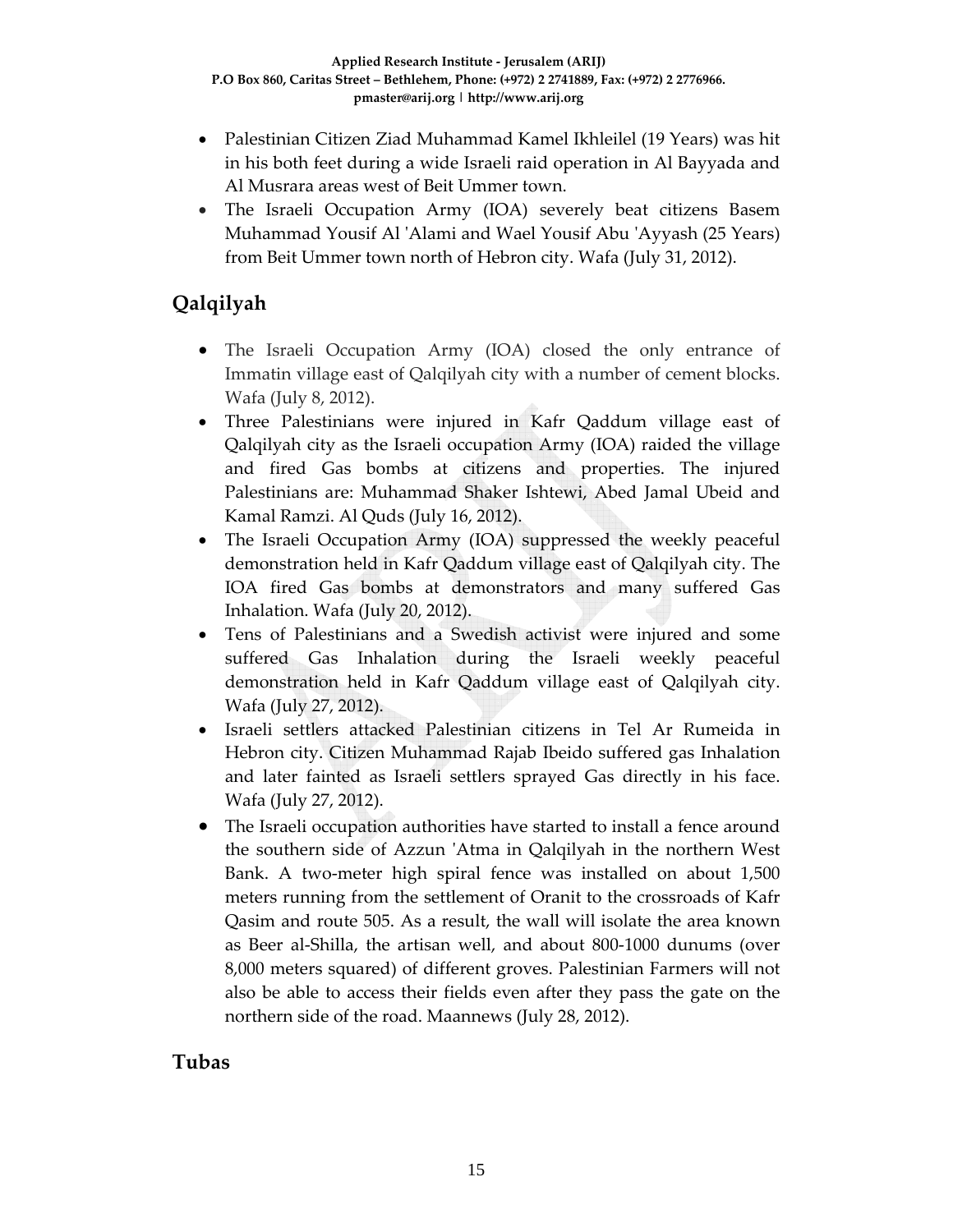- The Israeli Knesset member Meri Regev will present a bill next week to annex all the Israeli settlements established in the Jordan Valley area. NBPRS (July 3, 2012).
- Israeli Settlers of Rotem settlement in the northern valleys laid new infrastructure for new barracks and housing units outside the settlement's borders. Wafa (July 4, 3012).
- A group of Israeli settlers from Masskiyot settlement raided Wadi Al Maleh area in the northern valleys, stormed a house owned by Al Zamel family and stole a donkey owned by them. The settlers took the donkey to the settlement. Wafa (July 10, 2012).
- The Israeli Occupation Army (IOA) raided the house of Hamada Mahmoud Abu Salah and stole an amount of NIS 9000 after detaining family members in one room in Tubas city. Wafa (July 12, 2012)
- The Israeli Occupation Army (IOA) raided the house of Ammar Ibrahim Faqha (20 years) in Tubas city, searched it and messed with its contents. Wafa (July 12, 2012)
- Israeli settlers took over more than 50 dunums of lands in Al Buqei'a Valley East of Tubas city. The lands were used as emplacements for Israeli tanks during the Israeli military maneuvers in the area. Wafa (July 23, 2012).
- The Israeli Occupation Army (IOA) handed out citizens of Al Mayta ,Al Hammamat and Al Burj in Wadi Al Maleh area in the Jordan Valley 12 military orders to stop the construction at residential facilities, tents and animal sheds and remove the structures before September 9, 2012. Another military order was handed out to a structure in Yarza village in Tubas Governorate. Wafa (July 30, 2012)
- The Israeli Occupation Authorities confiscated two agricultural tractors owned by Palestinian Bedouins in Al Mayta area in Al Maleh in the northern valleys to prevent the Bedouins from transporting water to their place of living in the northern valleys. Wafa (July 31, 2012).

### **Ramallah**

• The Israeli Occupation Army (IOA) raided An Nabi Saleh Village north of Ramallah and fired Gas Bombs and chemical wastewater at Palestinian houses in an attempt to suppress the weekly peaceful demonstration held in the village against wall and settlements. The IOA attacked the house of Abu Husam At Tamimi and broke the windows of the house. Citizen Muhammad Atallah At Tamimi was also injured during the raid as his house was also targeted. In addition, the IOA arrested four international activists participating in the demonstration. Wafa (July 13, 2012).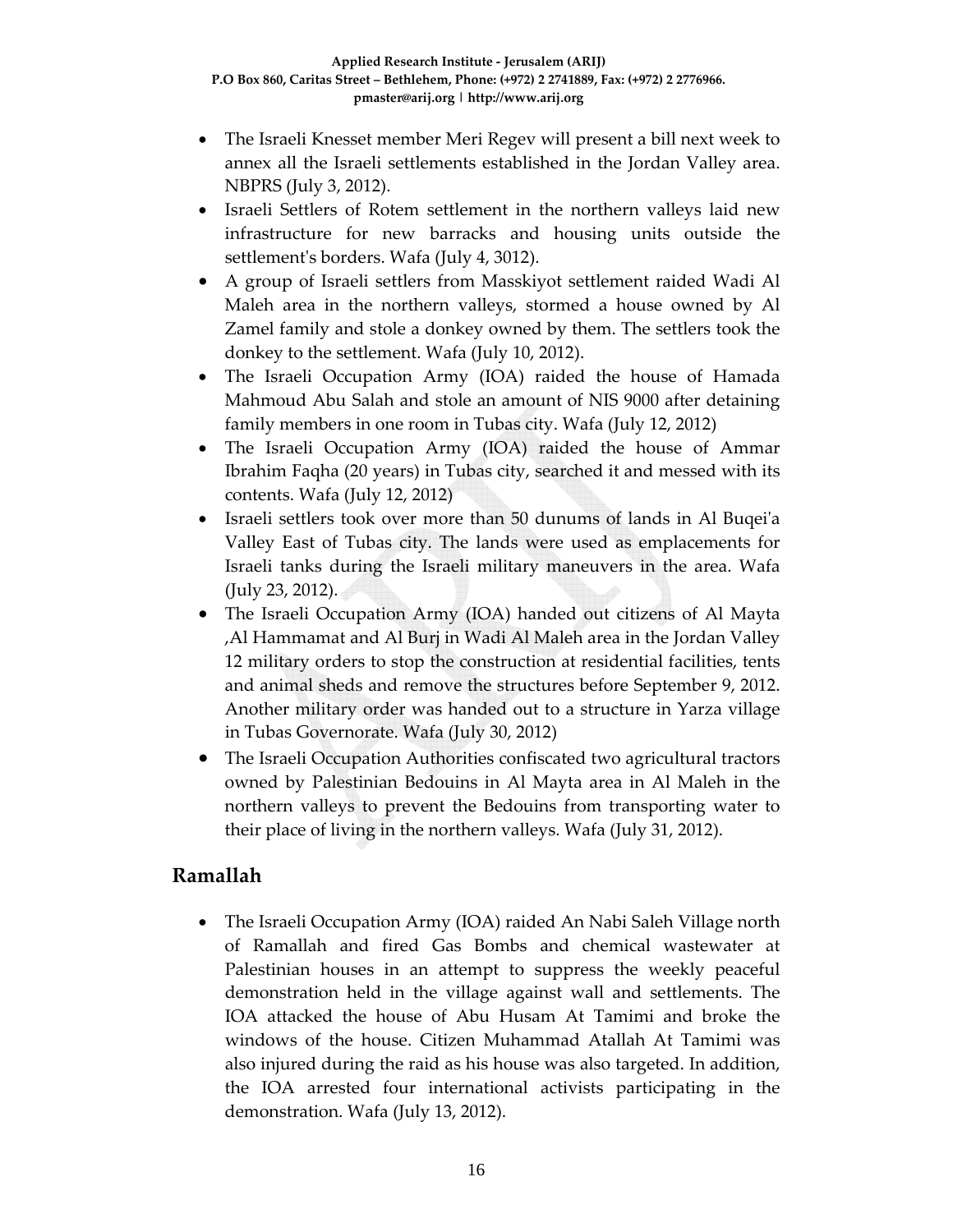- A Palestinian Journalist (Haitham Al Khateeb) was injured in his shoulder and many Palestinians and international activists suffered Gas Inhalation as the Israeli Occupation Army (IOA) suppressed the weekly peaceful demonstration held in Bilʹin village northwest of Ramallah city. Wafa (July 13, 2012).
- Tens of Palestinians suffered Gas inhalation as the Israeli Occupation Army (IOA) fired gas bombs at demonstrators participating in the weekly peaceful demonstration held in Bilʹin village west of Ramallah city against wall and settlements. Wafa (July 20, 2012).
- Tens of Palestinians and International Activists suffered Gas Inhalation as the Israeli Occupation Army (IOA) suppressed the Weekly peaceful demonstration held in Bilʹin village west of Ramallah. The IOA hindered demonstrators from reaching the wall area in "Abu Al Lemon" Nature Reserve and sprayed demonstrators with wastewater. Wafa (July 27, 2012).
- In Sinjil village, northeast of Ramallah, a group of religious settlers from the illegal settlement of Givat Harewl began a prayer ritual at the entrance to the town. When residents confronted the settlers, a fist fight broke out between the two groups. IMEMC (July 27, 2012).
- Israel Supreme Court judges granted a government request to postpone the eviction of the Migron outpost in the West Bank. In a statement, the court said the final date for the evacuation of Migron would be August 19, and not August 31, as was decided in an earlier postponement. In the end, under a further discussion, the last date for the eviction of the outpost was set as August 21. The state asked to delay the evacuation as it had been scheduled to take place during the Muslim holy month of Ramadan, and there are worries that 'price tag' attacks against Palestinians over the eviction may take place at this time. 'Price tag' is the name of an often violent campaign by militant Jewish settlers and nationalists, aimed mostly at Palestinians and Israeli peace activists. When GOC Central Command Major General Nitzan Alon requested the postponement, he did not explain how it was possible that he only found out about the month of Ramadan in the past few days. The state also claims that the temporary site that Migron settlers are due to be transferred to be moved to. The High Court decision comes despite the recent criticism of High Court judge of the states conduct in the Migron case. **Haaretz** (July 27, 2012).
- The Israeli Occupation Army (IOF) attacked An Nabi Saleh village during the Iftar, targeting Palestiniansʹ Houses with Gas and Sound bombs. Many Palestinians suffered Gas Inhalation. Wafa (July 29, 2012).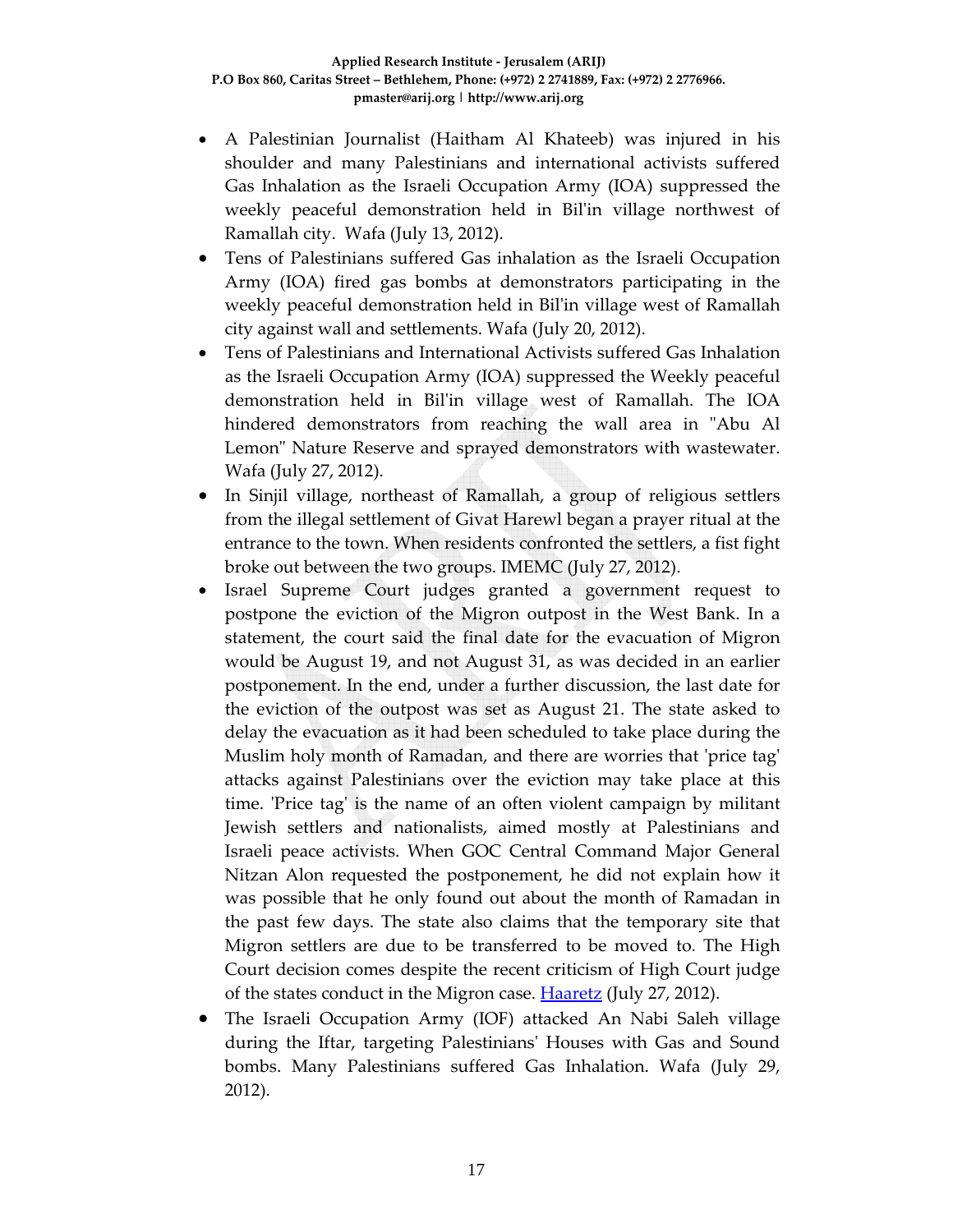# **Jericho**

• Around 15 Israeli settlers staged into Jericho city under the pretext to perform religious rituals in Naʹran Jewish synagogue. Wafa (July 10, 2012).

## **Salfit**

- The Israeli Occupation Army (IOA) detained tens of Palestinian cars at Za'tara checkpoint in Salfit Governorate and caused obstruction to the vehicular movement. Wafa (July 4, 2012).
- Israeli settlers let go wild boars into the Palestinian fields in Wad Ash Shaer area east of Salfit city and destroyed Figs saplings and other kinds of saplings. Other wild boars attacked Al Ein Al Qibliya area and destroyed summer crops (figs and grapes) and destroyed walls. Al Ayyam (July 20, 2012).
- The Israeli Occupation Authorities resumed the construction of a new wall section in Bayyarat Al Shella area west of Mas-ha village. The added wall section is actually a fence and caused the closure of Bayyarat Al Shella's entrance which in turn hindered Palestinian farmers from accessing their lands and practicing their daily agricultural activities. During the construction of the wall, the bulldozers also uprooted a number of fruit trees. The targeted area is 2000 dunums. Wafa (July 25, 2012).
- The Israeli Occupation Authorities closed two agricultural roads with earth mounds and heavy rocks in Deir Istya village in Salfit Governorate. The first road is locally known as "Abu Naser Road" while the second road is known as "Qattan Al Jame'. The closure of the two roads will hinder Palestinian farmersʹ access to their agricultural lands west of the village. Wafa (July 31, 2012).

### **Tulkarem**

• Israeli settlers kidnapped Four Palestinian citizens from Tulkarem Governorate, attacked and beat them for an hour before they were released. Al Ayyam (July 18, 2012).

# **Nablus**

• Tens of Israeli settlers raided Joseph Tomb east of Nablus city escorted by the Israeli Occupation Army (IOA). The IOA imposed a closure on the eastern neighborhoods in the city that surround the tomb, Israeli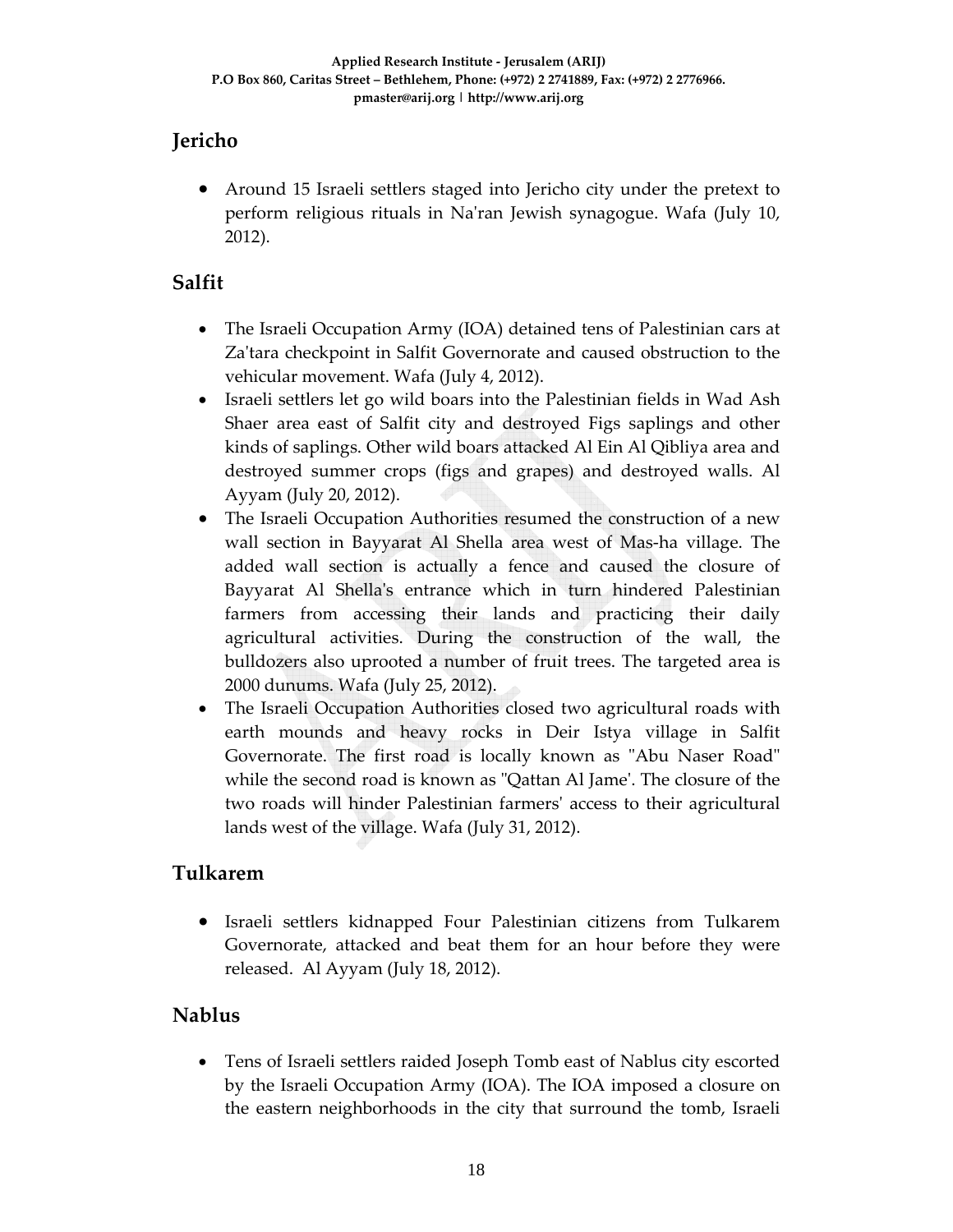snipers occupied roof tops of some Palestinian buildings that over look the tomb. Settlers practiced religious rituals at the Tomb before withdrawing the area. Clashed erupted between Palestinians and the IOA as a result. Paltimes (July 1, 2012).

- For the past three months the Israel Defense Forces have prohibited farmers from the West Bank Palestinian village of Aqraba from reaching their farmland and seasonal homes in the area, on the grounds that they are in a live‐fire range. However, Givat 777, an auxiliary outpost of the Itamar settlement, is located in the same firing range. The IDF declared the area a firing zone after 1967, but according to village residents, it hasn't been used for training for about 20 years. When it was, the commanders would suspend the exercises for an hour or so to let the farmers get to their land. Five months ago, a number of settlers waited for a few of the villagers, who rode a tractor on the dirt road. When the farmers returned, having fled the scene upon encountering the settlers, they found the burned remains of the tractor. In early April there was an altercation with settlers armed with knives whom the villagers say ambushed them on the same road. The Palestinians were arrested and the IDF ordered the farmers not to use the path, on the grounds that it is in a firing zone. Since then, the villagers say, an Israeli man who pitched a tent on a hill that commands the path and the spring for the area uses the same path freely, even putting his flocks out to pasture on the wheat fields they planted six months ago and are not permitted to harvest. **Haaretz** (July 2, 2012).
- A group of Israeli settlers in Gilʹad outpost cut 41 olive trees in Tel Village west of Nablus. Wafa (July 3, 2012).
- The Israeli settlers of Taphuh settlement cut 120 Olive trees near Yatma village south of Nablus city. The trees are owned by Citizen Badeeʹ Nassar. Wafa (July 5, 2012).
- Israeli settlers of Itamar settlement attacked a number of Palestinian Shepherds while they were grazing their sheep in Yanun village east of Nablus city and killed 5 of the sheep. Wafa (July 7, 2012).
- Israeli settlers stabbed citizen Jawdat Bani Jaber (43 years) after being shot by the Israeli Occupation Army (IOA) in Aqraba village east of Nablus city. Wafa (July 7, 2012).
- The Israeli Occupation Army (IOA) destroyed old trees planted at the entrance of Immatin village east of Qalqilyah city. Wafa (July 10, 2012).
- Israeli settlers of Yetzar settlement torched 20 dunums of lands planted with Olive near Burin village south of Nablus city. Wafa (July 11, 2012).
- A group of Israeli settlers raided a number of Public Parks in Al Al Farʹa area in Wadi Al Bathan area in Nablus Governorate, attacked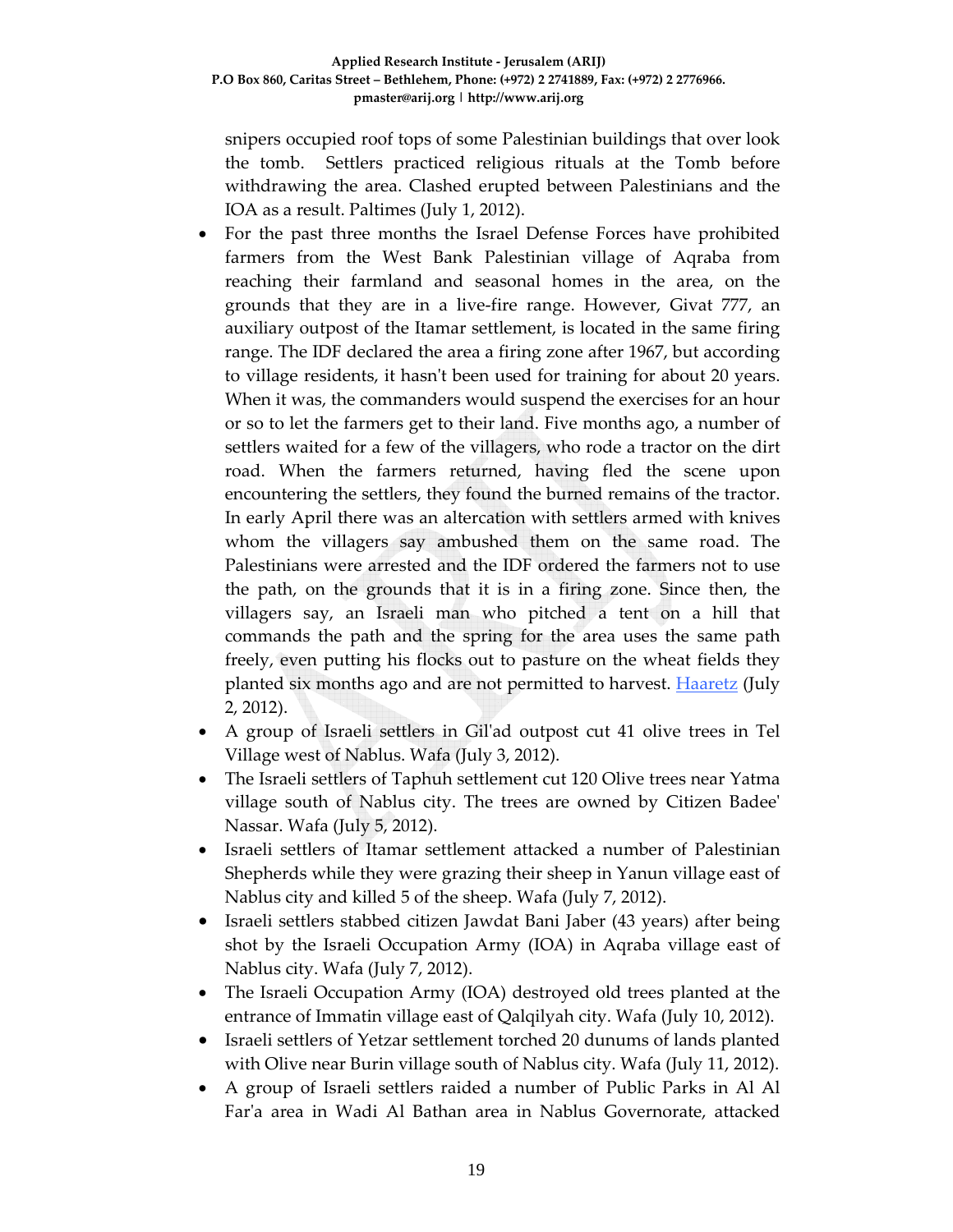Palestinian cars and insulted Palestinians who were present at the site. Wafa (July 13, 2012).

- Citizen Issam al Faqeeh fainted as the Israeli Occupation Army (IOA) fired Gas Bombs at his house in Iraq Burin village near Nablus city. Wafa (July 14, 2012).
- The Israeli Occupation Army (IOA) raided the house of Ubada 'Ali Ateek (27 years) in Burqin village. Wafa (July 15, 2012)
- Israeli settlers attacked 'Ein Jalud village east of Nablus city and tried to break into Palestinian houses. Wafa (July 15, 2012).
- The Israeli Occupation Army bulldozers uprooted 30 Olive trees in Qusra village south of Nablus city owned by Muhammad Shihada and Saqr Shihada. The bulldozers also razed the lands surrounding the Olive groove in the village. Wafa (July 17, 2012).
- Around one thousand Israeli Settlers raided Joseph Tomb east of Nablus city and performed religious rituals. Wafa (July 18, 2012).
- Four hundred Israeli settlers raided 'Awarta village southeast of Nablus city under Israeli security cover and practiced Talmudic rituals in one of the sites in the village allegedly that the site belongs to them. Paltimes (July 20, 2012).
- A number of Palestinian citizens suffered Gas Inhalation in Burin village south of Nablus city as the Israeli Occupation Army (IOA) fired Gas Bombs at them. Wafa (July 24, 2012).
- The Israeli Occupation Army (IOA) raided Khallet Al ʹAmoud and Ras Al 'Ein areas in Nablus city amid shooting of sound and Gas bombs, and bombed a Palestinian house owned by citizen Waleed Al Kharouf after detaining family members in one room and checking in their ID cards.
- The Israeli Occupation Army (IOA) arrested Abdullah Kharouf (23 years) from Khallet Al ʹAmoud area in Nablus city. Three **other** Palestinians were also arrested during the Israeli raid to the area. Paltimes (July 28, 2012).

### **Gaza**

- The Israeli Occupation Warplanes fired at an empty piece of land in Az Zaytoun neighborhood southeast of Gaza City. No injuries were reported. Wafa (July 2, 2012)
- The Israeli occupation war boats fired at Palestinian fishing boats near Gaza City shores and Rafah city south of the Gaza Strip, forcing them to leave the sea. Wafa (July 2, 2012).
- A number of armored Israeli military vehicles, accompanied by military bulldozers, invaded an area east of Rafah city, in the southern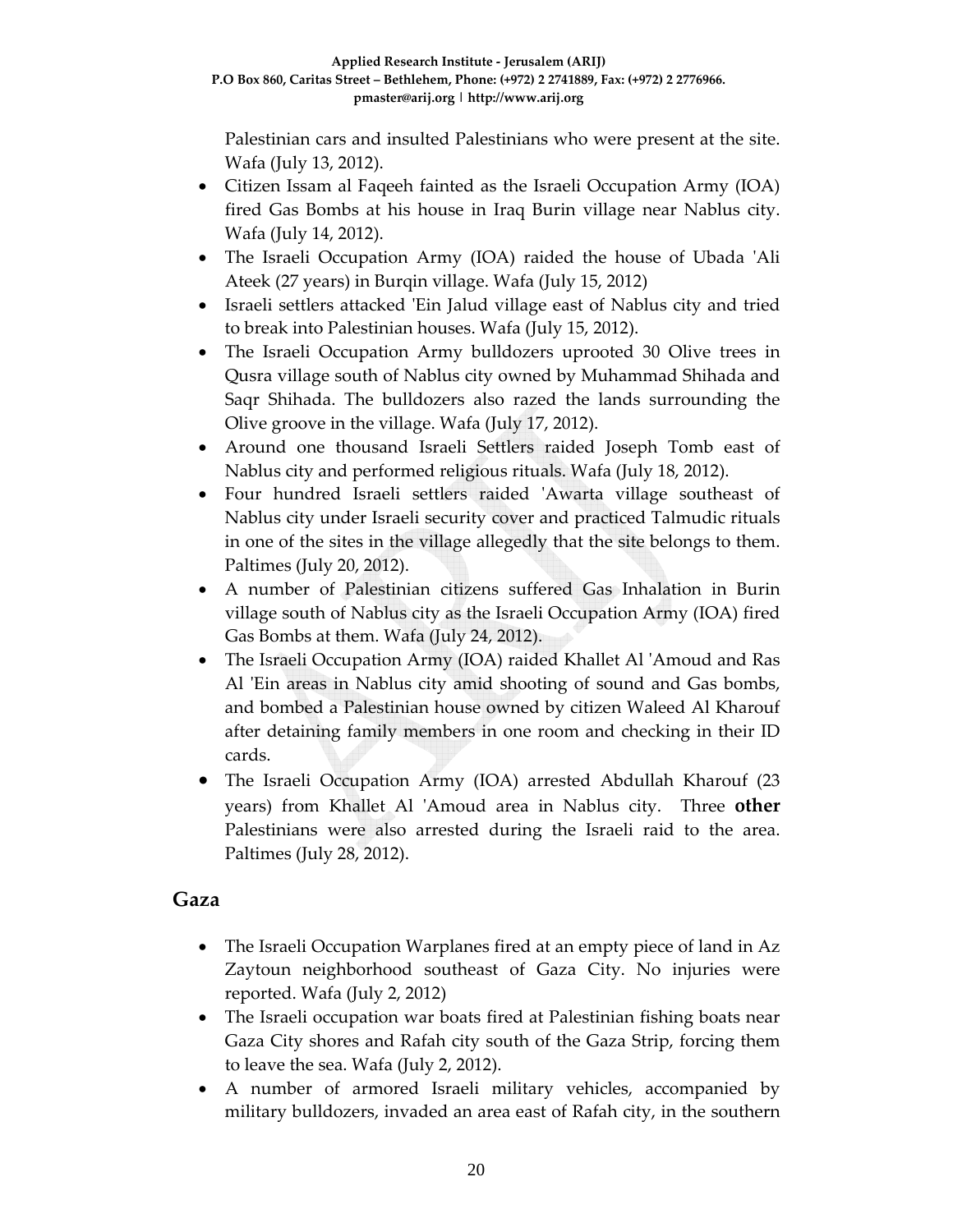part of the Gaza Strip, and bulldozed Palestinian farmlands. The military vehicles came from the Sofa military base, east of Rafah. The army repeatedly invades and bulldozes lands in the area, in addition to firing tank and artillery shells targeting residential areas and farmlands under the pretext of targeting resistance fighters firing shells into adjacent Israeli areas. Wafa (July 3, 2012)

- The Israeli Occupation Army (IOA) fired at Palestinian lands and properties east of Khan Younis south of the Gaza strip. No injuries were reported. Wafa (July 6, 2012).
- Four Palestinian Children from Muhareb family were injured as the Israeli Occupation Army (IOA) stationed at the Israeli military watch towers established east of Al Salqa Valley in Deir Al Balah fired live bullets at Palestinian houses in the area. The injured children are: Abdel Rahman Muhareb (7 years), Ibrahim Abu Muhareb (10 years), Jehad Saleh Abu Muhareb (7 years) and Sundus Issam Abu Muhareb (3 Years). Wafa (July 7, 2012).
- The Israeli Occupation Army (IOA) stationed at the borders east of Absan Al Kabera Town, east of Khan Younis city south of the Gaza Strip, fired at Palestinian Agricultural lands (200 meters away from the eastern borders of Khan Younis city) and burned the agricultural products. Wafa (July 7, 2012)
- A Palestinian was injured in his right leg as the Israeli Occupation Army (IOA) opened its fire at Palestinian lands east of Al Qarara town north of Khan Younis city. Wafa (July 9, 2012).
- The Israeli Occupation warplanes shelled on Al Muharrarat area west of Khan Younis city, south of the Gaza Strip. No injuries were reported. Wafa (July 10, 2012).
- The Israeli Occupation Army war tanks (IOA) shelled on Palestinian lands and properties in Az Zaytoun neighborhood, southeast of Gaza City. Wafa (July 10, 2012).
- The Israeli Occupation Army (IOA) staged into the northeastern part of Al Qarara town north of Khan Younis city, south of the Gaza Strip and fired at Palestinian houses and agricultural lands. Wafa (July 10, 2012).
- Three Palestinians were injured east of Ash Shujaʹiyah neighborhood in Gaza City as the Israeli Occupation war tanks fired at Palestinian houses and properties. Wafa (July 12, 2012).
- Citizen Mahmoud Al Heiqi was killed and two others were injured in an Israeli shelling that targeted a group of Palestinians in Az Zaytoun neighborhood southeast of Gaza City. Wafa (July 12, 2012).
- Three Palestinians were injured as the Israeli shelling targeted a bus in An Nazzaz bus in Ash Ashujaʹiyah neighborhood east of Gaza City. Wafa (July 12, 2012).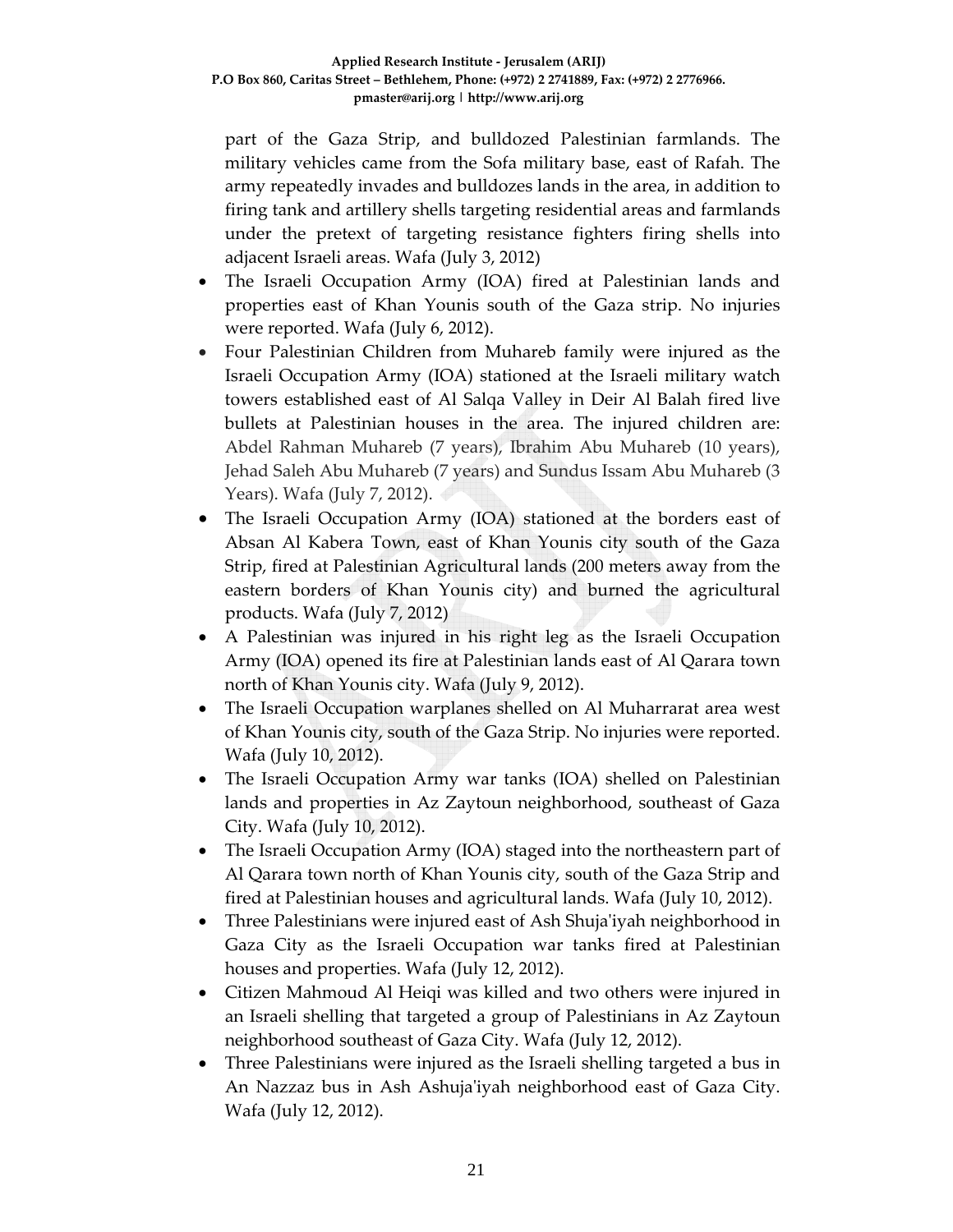- Several Israeli military Vehicles staged 300 meters into Az Zaytoun neighborhood south of Gaza City, razed Palestinian lands and fired at adjacent Palestinian houses. No injuries were reported. Wafa (July 17, 2012).
- The Israeli occupation warplanes fired at Palestinian fishing boats in Khan Younis and Rafah cities. No injuries were reported. Wafa (July 21, 2012).
- The Israeli Occupation Army Bulldozers staged 300 into Palestinian agricultural lands into the southeastern side of Khan Younis city, south of the Gaza Strip amid shooting. The bulldozers razed lands and set up earth mounds. Wafa (July 25, 2012).
- The Israeli Occupation Army (IOA) stationed at the military towers east of Khan Younis city fired live bullets at Palestinian houses and agricultural lands in An Najjar neighborhood in Khuzaʹa ton east of Khan Younis city. No injuries were reported. Wafa (July 30, 2012).

#### **Others**

- The High Court of Justice granted the state's request to postpone the demolition of five houses built on privately owned Palestinian land in the Ulpana neighborhood of Beit El settlement in the West Bank. Last May, the High Court ruled that the houses will be razed by July 1. The justices decided that the demolition will be postponed until mid‐ November. Last week, the state evacuated the residents of the houses to a nearby temporary base and requested an extension on the date of demolition, in order to dismantle the homes and move them elsewhere. Haaretz (July 1, 2012)
- After 45 years of running the West Bank, the State of Israel plans to start compiling land registry records of assets controlled by settlers. The registry would bypass regular tabu land‐listing processes, and appears designed to prevent Palestinians from appealing the validity of the ownership listings. Documents obtained by Haaretz indicate that this land registry process comes as official policy whose "legal and diplomatic repercussions" have been reviewed by top officials. The registry process is supported by deputy attorney general Mike Blass, along with Defense Ministry legal adviser Ahaz Ben‐Ari, Civil Administration head Brig. Gen. Moti Almoz and Defense Ministry settlement adviser Eitan Broshi. The registry process is expected to receive Defense Minister Ehud Barakʹs approval later in the month. The need for such a land registry process grows out of Israelʹs continued control of the West Bank. Haaretz (July 3, 2012).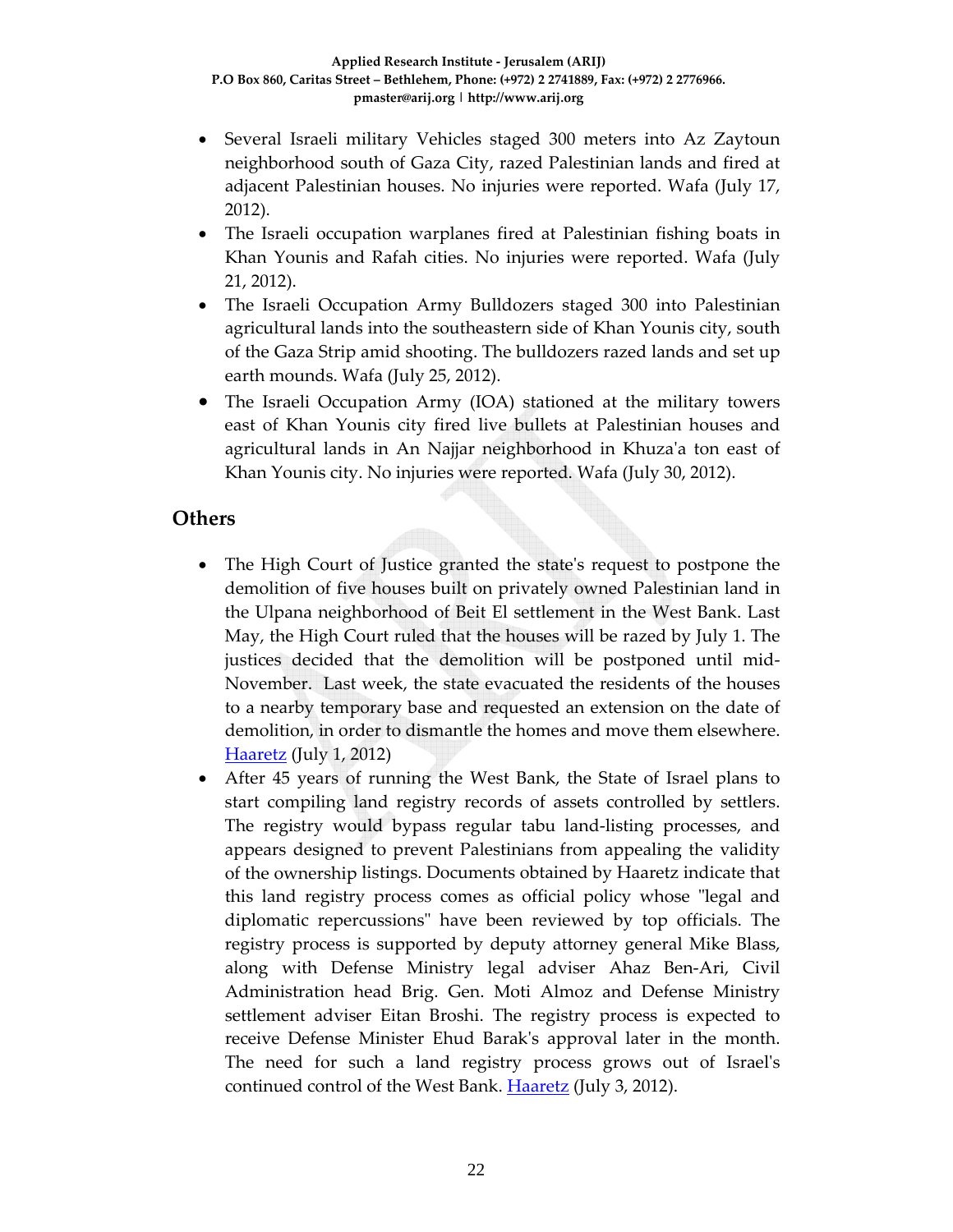- New appeal by 17 residents of the West Bank settlement of Migron, due to be demolished next month, cite 2012 acquisition papers; Palestinian owner died in 2011. Residents of the condemned West Bank outpost of Migron have appealed the High Court to stay the demolition of the settlementʹs illegal structures on Tuesday, claiming that they had recently purchased the land on which the homes were built. However, a preliminary inspection of the purported sale reveals that the Palestinian whom the settlers claim sold them the land passed away in 2011, one year before the alleged transaction. Citing what they said was their desire to keep the identity of the seller unknown, the 17 appellants, represented by Zeʹev Scharf, asked the High Court to submit the saleʹs documentation in a sealed envelope. According to the appeal, the acquisition was conducted by the al‐Watan development firm, which is owned by the Mateh Binyamin Development Company, who, in return, is owned by the Mateh Binyamin Regional Council in the West Bank. Al‐Watan officials have claimed to have bought Mironʹs lands in the past. However, a police investigation at the time revealed that the purchase was false, interrogating the firmʹs heads. The case was closed due to a lack of evidence. The appellants claim ownership over Miron's lot 2 of block 7, as well as of lot 10 of block 26, who they said they purchased from "the registered owner in March 20, 2012." The owner of these lots is Yousif Musa 'abdel Razek el‐Nabut, who was part of the original 2006 High Court appeal against the outpost. However, Nabut died in 2011, making it impossible to sell his lands in March 2012. Ownership of the land has been passed on to his sons. Haaretz (July 3, 2012).
- A report by a committee formed by Prime Minister Benjamin Netanyahu to examine the legal aspects of West Bank land ownership rejects the claim that Israelʹs presence in the territory is that of an occupying force and asserts that its settlements and settlement outposts there are legal. The Levy Committee, headed by former Supreme Court vice president Edmond Levy, recommends a fundamental change in the legal regime in the West Bank, including the annulment of a long list of laws, High Court of Justice Rulings and procedures in order to permit Jews to settle in all of Judea and Samaria. The report has been submitted to Prime Minister Benjamin Netanyahu, who is considering how to respond. The committee was comprised of Levy, retired Tel Aviv District Court Judge Tchia Shapira, and attorney Alan Baker, an expert in international law. The committee was set up in January following pressure by settlement leaders to produce a legal report in response to the report submitted by Talia Sasson in 2005 on illegal outposts that had been commissioned by then Prime Minister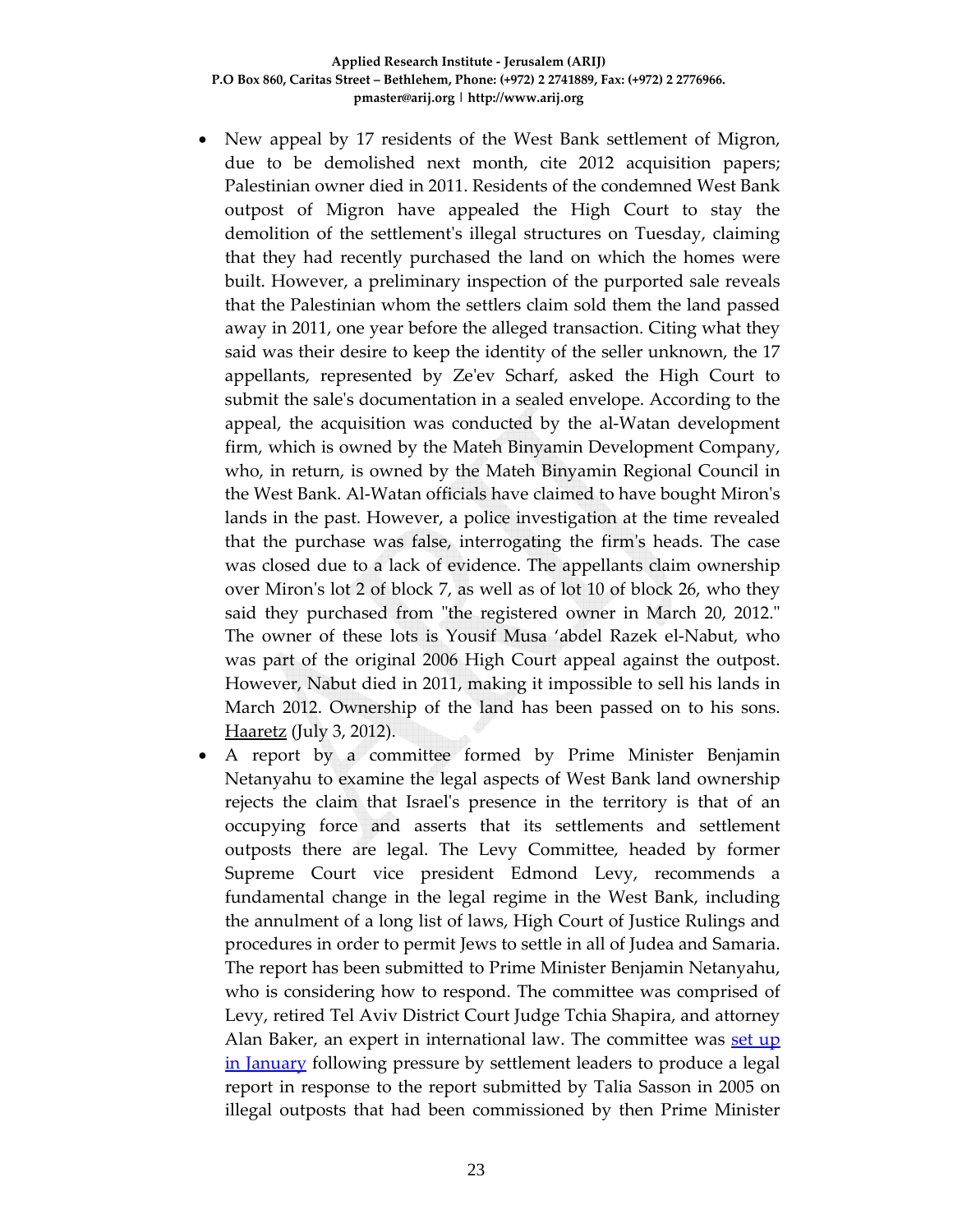Ariel Sharon. The convening of the Levy Committee came following a lengthy dispute between Netanyahu and Attorney General Yehuda Weinstein, who saw the convening of the committee as undermining his authority. In the end, the committee was convened as an advisory committee. It was also decided that all its recommendations would be accepted subject to Weinstein's review and approval. A considerable portion of the Levy Report deals with refuting the conclusions of the Sasson Report, which dealt with construction from the 1990s and onward of neighborhoods and outposts on government land, with the encouragement of certain government elements but without building permits or official government approval. **Haaretz** (July 10, 2012).

- The Israeli government is stepping up construction in the West Bank settlements and acting to legitimize at least one illegal outpost it has pledged to demolish. The Israeli Defense Ministry recently contracted an architect to resume construction of the Givat Salʹit outpost in the Jordan Valley, in what is seen as a step toward legitimizing the outpost. Givat Salʹit is one of 26 communities the Sharon government had promised the United States it would tear down nearly 10 years ago. The resumption of construction seems to be part of a current trend in settlements. The Defense Ministryʹs Civil Administration is due this week to discuss advancing plans for building 475 housing units in the West Bank settlements of Yakir, Oranit and Etz Efraim. This is in addition to the housing units approved in settlements in exchange for the quiet evacuation of the illegally‐built Ulpana neighborhood in Beit El. Two weeks ago, the Defense Ministry, acting in coordination with the WZO, hired an architect to resume the Givat Salʹit expansion plans. **Haaretz** (July 17, 2012).
- The Israeli Ministerial Committee on settlement affairs decided to support a High Court petition by Migron residents to postpone the outpost's evacuation, despite the State Prosecutor's Office's objection. The High Court of Justice ordered that Migron be evacuated by August 1 but recently residents claimed that they had purchased lands in the outpost and filed a motion to postpone the evacuation. This prompted a meeting of the Ministerial Committee headed by Prime Minister Benjamin Netanyahu during which it was decided to make it known to the court that the State requests more time to check the purchase claims. Migron residents said in response that the decision "restores" common sense to the agenda contrasted by the Peace Nowʹs hunger for destruction." The State has arranged the construction of permanent housing for the Migron families facing eviction in Psagot. The Migron residents, on their part, are motioning to register some of the lands on their names claiming they had purchased them. The ministers are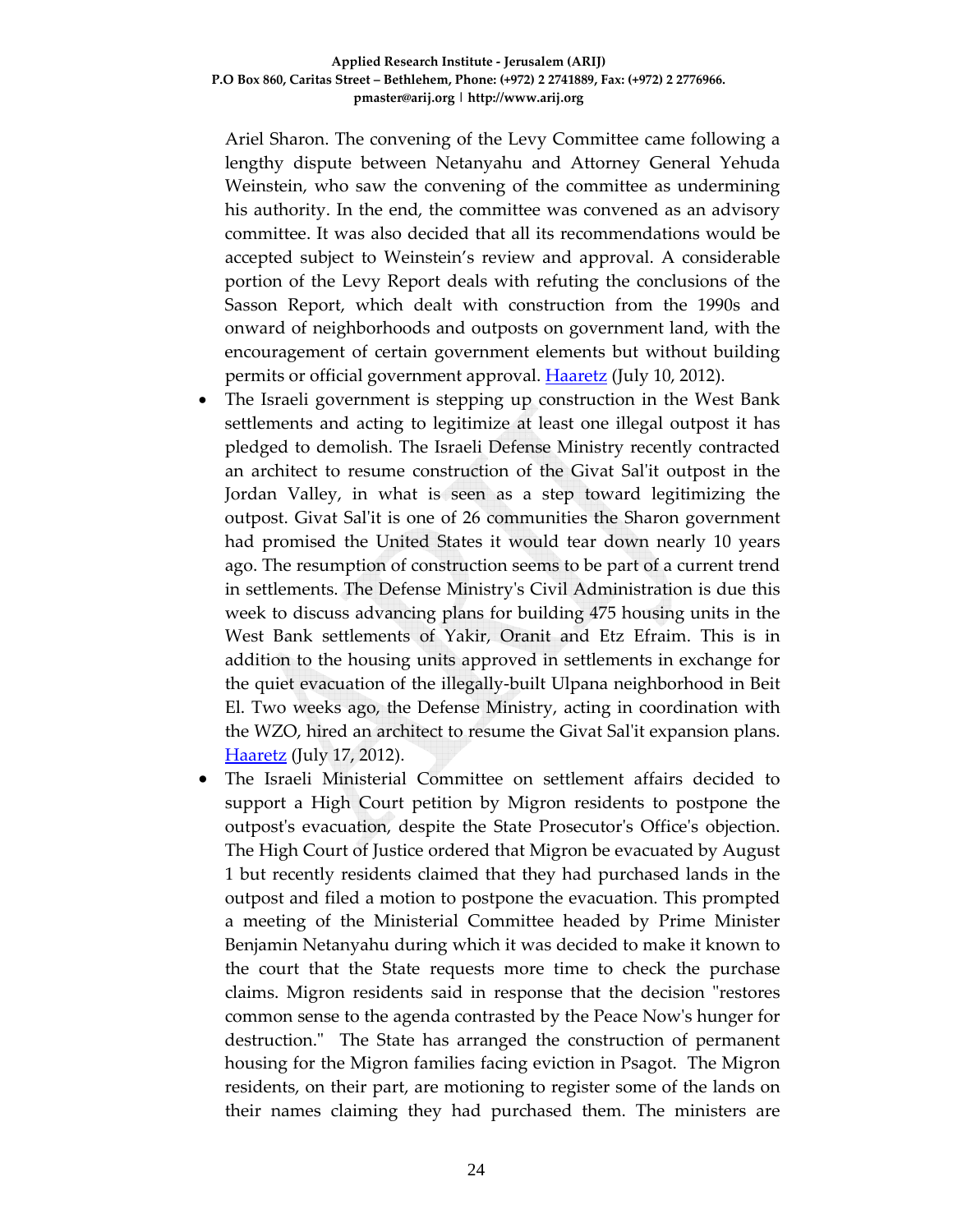therefore seeking to freeze the eviction of the houses in question until they check the purchase claims. An initial examination conducted by the Civil Administration confirmed the residentsʹ claims. Defense Minister Ehud Barak has also lent his support to holding an examination. However, the State Prosecutor's Office is more concerned with implementing the High Courtʹs decision to evacuate the outpost first. The Ministerial Committee includes ministers Barak, Lieberman, Mofaz, Yishai, Yaʹalon, Begin, Hershkovitz, Edelstein and Erdan. Ynetnews (July 17, 2012).

- Israeli Finance Minister Yuval Steinitz promised the Ariel University Center of Samaria NIS 50 million in special funding over the next two years. But thatʹs merely a fraction of the sum the college says it will need to complete its transformation into a full‐fledged university. The treasury said the NIS 50 million figure was agreed upon following talks between the finance and education ministers and the Ariel institution. The ministry also said a detailed decision about the budget outline would be submitted for government approval once the transition to university status is completed. On July 17, 2012, the Judea and Samaria Council for Higher Education granted approval for the Ariel University Center to be upgraded. That decision must still be confirmed by the army commander in the West Bank. Although accreditation of the college as a university has been under consideration for months, no government body has estimated its future budget needs or explained how the state will fund them. The institution itself says it will need NIS 130 million annually on top of itʹs current budget, which was NIS 100 million for the 2011‐2012 academic year. But sources from the academic world estimated that the bill will be much higher ‐ between NIS 200 million and NIS 400 million in upcoming years. They added that the institutionʹs financial needs will grow due to the anticipated increase in enrollment. The college currently has about 13,000 students. It would need a total of approximately NIS 230 million a year to function as a university, according to its own estimates. That figure puts it behind the budgets of the country's seven existing universities. **Haaretz** (July 19, 2012)
- The state asked the High Court of Justice to delay by 29 days from August 1 to August 30 – the evacuation of the Migron outpost. It said that, based on security concerns, it did not want to evacuate the outpost during Ramadan, which began on July 20, 2012. It added that replacement homes had not been fully set up in the site by the Psagot winery, where the state plans to relocate the 50 families who live in Migron, on a small hilltop in the Binyamin region of the West Bank. The state presented both these positions at a special hearing on the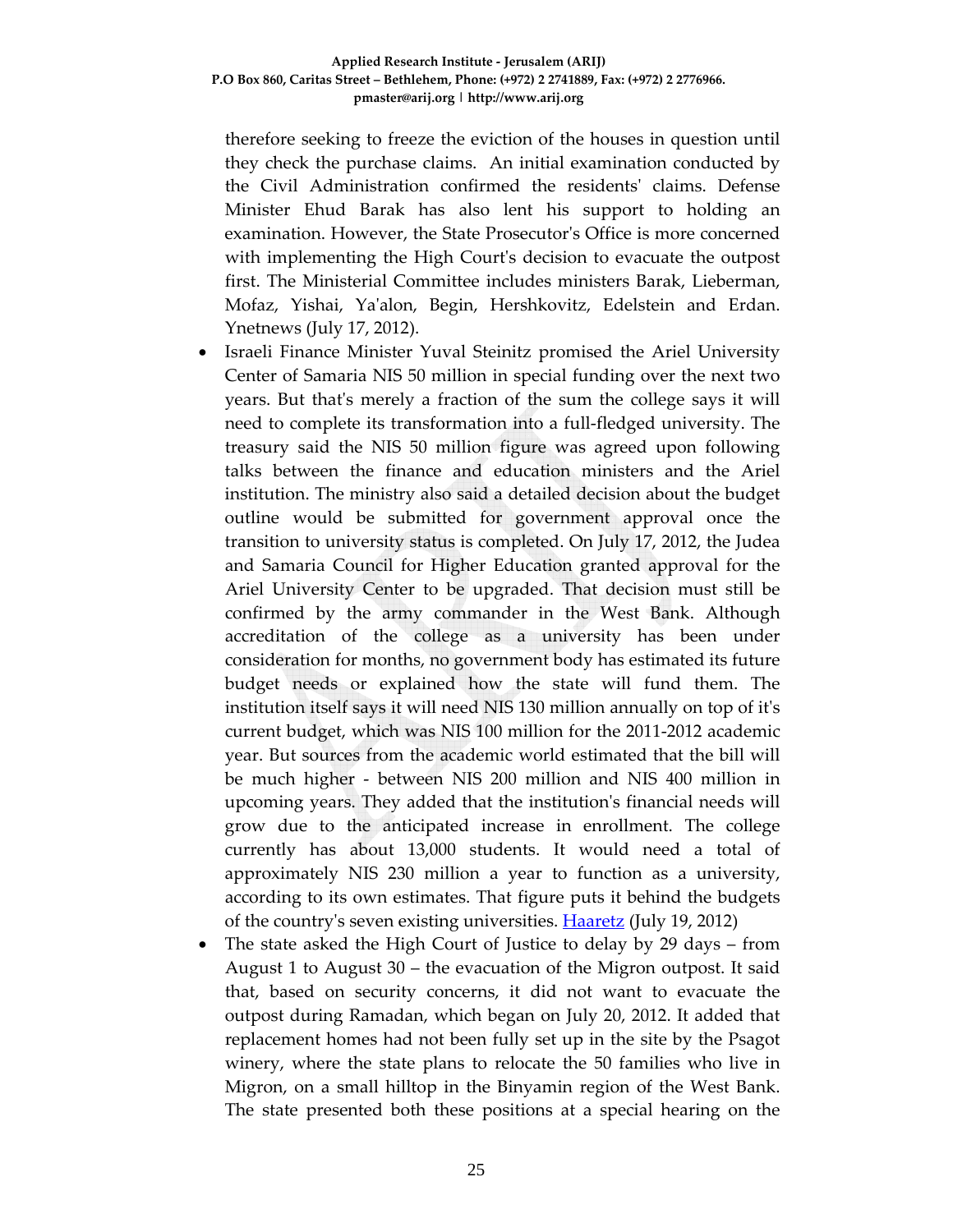#### **Applied Research Institute ‐ Jerusalem (ARIJ) P.O Box 860, Caritas Street – Bethlehem, Phone: (+972) 2 2741889, Fax: (+972) 2 2776966. pmaster@arij.org | http://www.arij.org**

outpost held on Sunday before three High Court justices in the capital. The court has ordered the state to evacuate Migron by August 1 because the modular homes there were built without permits on private Palestinian property. On July 22, 2012, the justices also listened to arguments with respect to a petition on behalf of Migron residents, which claims that a company has bought much of the land from the Palestinian owners on behalf of the settlers. During the hearing, the Attorney‐ General's Office representative asked to wait until August 20 to present its position to the court, given that there was a disagreement between its office and the government with respect to this claim. **Post** (July 22, 2012).

- Israeli government has secretly approved an additional NIS 7.6 million for the construction of a temporary site for Migron settlers, an affidavit submitted by the settlement division in the World Zionist Organization reveals. Including this sum, the total budget allocated for the construction has reached NIS 33 million ‐ some NIS 730,000 per family. The affidavit was submitted to the High Court of Justice as part of another government request to postpone the evacuation of Migron. According to the High Court's ruling, the illegal settlement was supposed to be evacuated by the end of March, but the state turned to the court and had requested to postpone the evacuation by three and half years, until a permanent site for the settlers would be prepared. The High Court rejected the stateʹs request, but agreed to postpone the evacuation until the end of July. Haaretz (July 23, 2012).
- Defense Minister Ehud Barak has ordered the demolition of eight Palestinian villages in the South Hebron Hills because the territory is needed for Israel Defense Forces training exercises, the state told the High Court of Justice. The residents of the targeted villages will be moved to the town of Yatta and its environs; most of these people have permanent homes in that area. The state will allow the residents to work their lands and graze their flocks there when the IDF is not training ‐‐ on weekends and Jewish holidays – and during two other periods of one month each during the year. Barak agreed to leave four villages that are in the northernmost part of the area, even though this would reduce the dimensions of training area and prevent the use of live fire. The villages slated for demolition are the larger villages in the region: Majaz, Tabban, Sfai, Fakheit, Halaweh, Mirkez, Jinba, and Kharuba, which have a total of 1,500 residents. The villages to be spared are Tuba, Mufaqara, Sarura and Megheir al‐Abeid, which have a total of 300 residents. The IDF and the Civil Administration regard all of them as squatters in Firing Zone 918, even though the villages have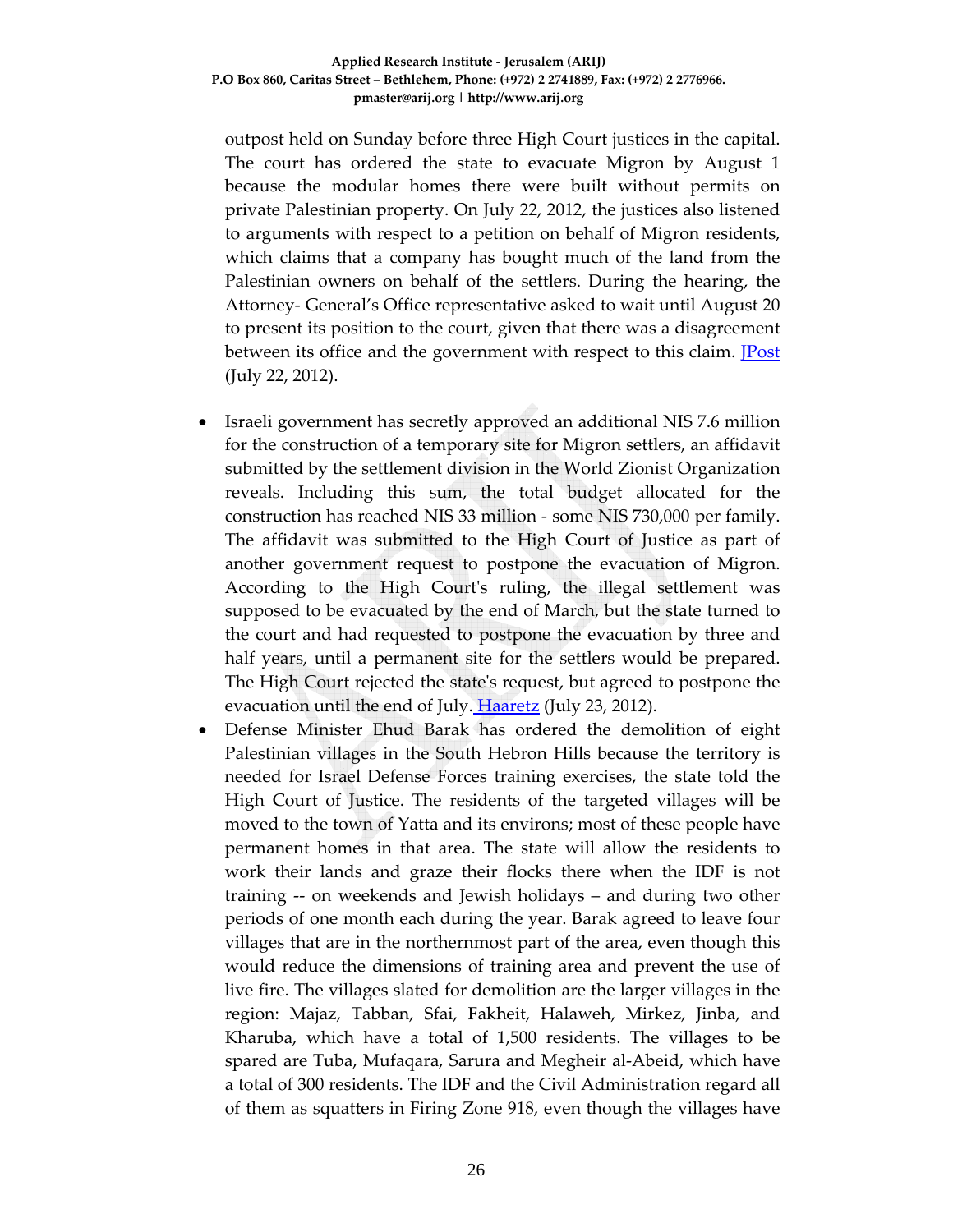existed since at least the 1830s. Evacuation orders were issued against the 12 villages in 1999, but were frozen by an injunction issued by the High Court of Justice in response to two petitions that were united: One by attorney Shlomo Lecker and the second by the Association for Civil Rights in Israel, who together represented some 200 families. An effort to reach an agreement on the status of the residents in the area by a mediation process failed in 2005. Haaretz (July 24, 2012).

• The Jerusalem municipality director-general has asked the IDF to take responsibility for handling civilian matters pertaining to Jerusalem residents east of the separation fence. The director‐general, Yossi Heiman, made this request at a municipality meeting three weeks ago, saying the Israel Defense Forcesʹ Civil Administration could increase its responsibilities. The municipality wants the IDF to take responsibility for monitoring construction and providing sanitation services. The meeting concluded with a decision to form a committee that will present a plan to the government. Around 90,000 East Jerusalem residents live on the other side of the separation fence. After the fence started going up over a decade ago, a number of neighborhoods, including the Shoafat refugee camp and Kafr Aqab, morphed from Jerusalem neighborhoods into regions of anarchy lacking regular municipal services. Under agreements between Israel and the Palestinian Authority, the Palestinian side, including its security services, is not allowed to operate in these areas, but the Israeli authorities also stay away due to security fears. Thus residents are ignored by Israel and the PA, and succumb to the whims and intimidation of local crime gangs. No police force operates in these areas, nor is there any monitoring of construction. As a result, in recent years, a number of large, half‐built structures have sprung up in these areas. Garbage is not collected and roads are not repaired. For many weeks, a maternity hospital in Kafr Aqab has operated without telephone service, and these neighborhoods suffer dangerously from uncertain water supplies. Six months ago, Jerusalem Mayor Nir Barkat announced that areas on the other side of the fence should be put under the authority of the Civil Administration. In exchange, Barkat said, the municipality would provide services to residents who live west of the fence but who do not technically live in the Jerusalem municipality. Barkat said his policy recommendation would not require border adjustments; instead, municipality and civil administration officials would put together a plan to divide responsibility in providing services to residents on both sides of the fence. Haaretz (July 24, 2012)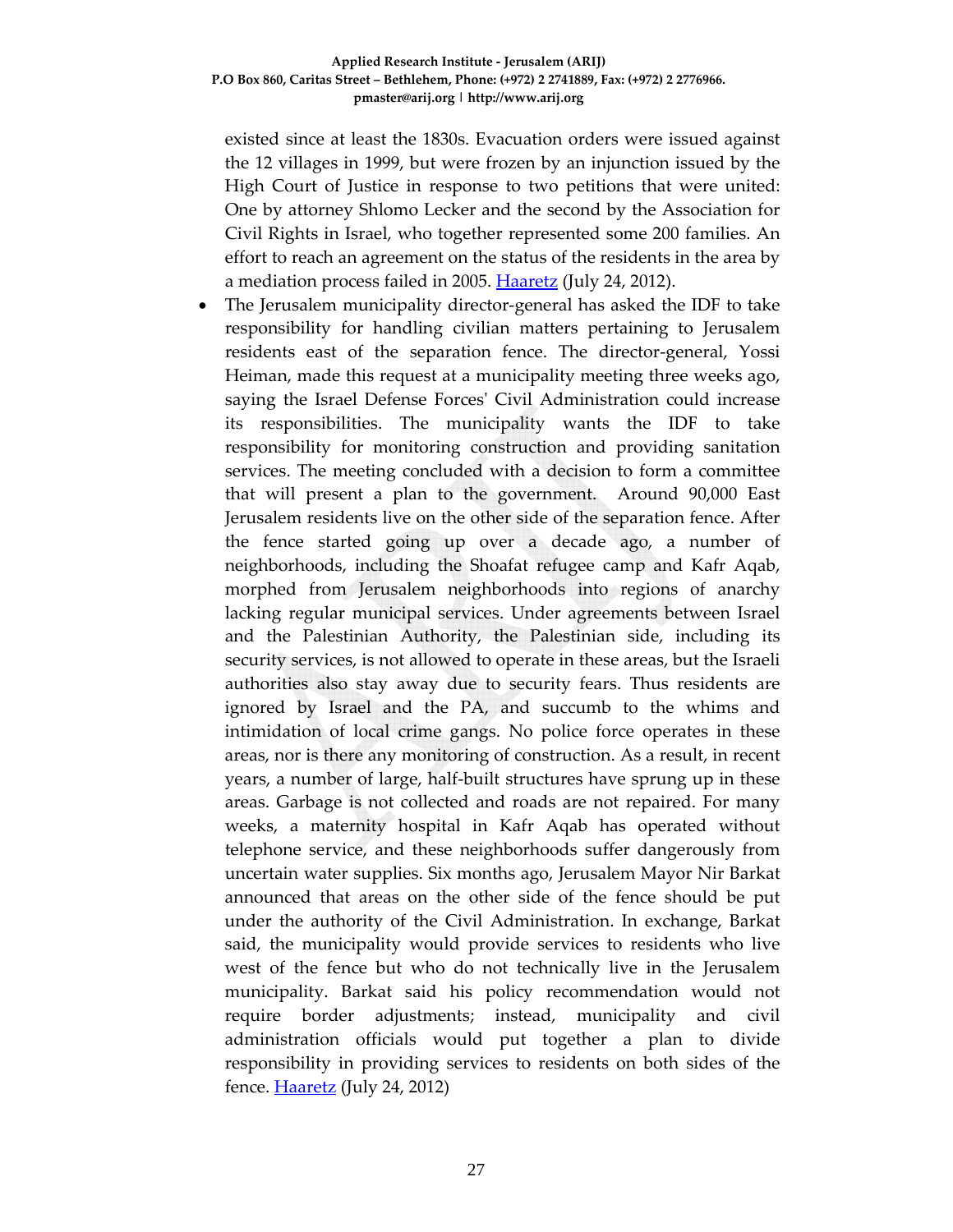- Figures seen by Israel Hayom show 15,579 Israelis moved over the Green Line in the last year, 233,000 Israelis live outside the main settlement blocs. Number of settlers has almost doubled since 2000. Some 350,143 Israelis live in Judea and Samaria, according to figures from the Interior Ministryʹs Population Administration that have been seen by Israel Hayom. This represents a 4.5 percent increase from last year and is the first time that number has gone beyond 350,000 people. This figure does not include Jerusalem neighborhoods that lie over the Green Line, such as Pisgat Zeev, Neveh Yaakov, Ramat Eshkol, Ramot, Armon Hanatziv (East Talpiot), Gilo and others where the Jewish population is an estimated 300,000. The figures show that 15,579 Israelis moved to Judea and Samaria over the last year, mostly to areas outside the main settlements blocs, areas which are not expected to remain under Israeli authority in the event of a peace agreement with the Palestinians. Ariel has close to 50,000 residents, while just over 45,000 live in Maaleh Adumim and 22,000 in the Etzion Bloc of settlements. In total, 116,824 Israelis live in the main settlement blocs, while more than 233,000 live outside the blocs. The figures show that the Jewish population in the Judea and Samaria has virtually doubled since 2000, when there were 190,206 Jews living over the Green Line. Israelhayom (July 26, 2012)
- Israel's Defense Ministry said it would not allow five female students from Gaza to go to university in the West Bank. In May, Israelʹs Supreme Court ordered the ministry to reconsider its refusal to allow the students to travel to the West Bank, after Israel admitted there were no individual security concerns about any of the students. On Thursday, Israelʹs General Eitan Dangot said the students would not be allowed to travel because of "substantial political and security reasons". The five students -- four of whom are veteran women's rights activists -‐ are enrolled to study gender studies, democracy and law programs at Birzeit University near Ramallah. There are no Masterʹs programs in gender studies or democracy in the Gaza Strip. Maannews & Al Quds (July 26, 2012).
- U.S. President Barack Obama announced that he will be releasing an additional \$70 million in military assistance to Israel, a previously announced move that appeared timed to upstage Republican rival Mitt Romney's trip to Jerusalem this weekend. The stepped-up U.S. aid, first announced in May, will go to help Israel expand production of the Iron Dome short‐range rocket defense system. Obama made the announcement at the White House when he signed the U.S.‐Israel Enhanced Security Cooperation Act, which is meant to approve and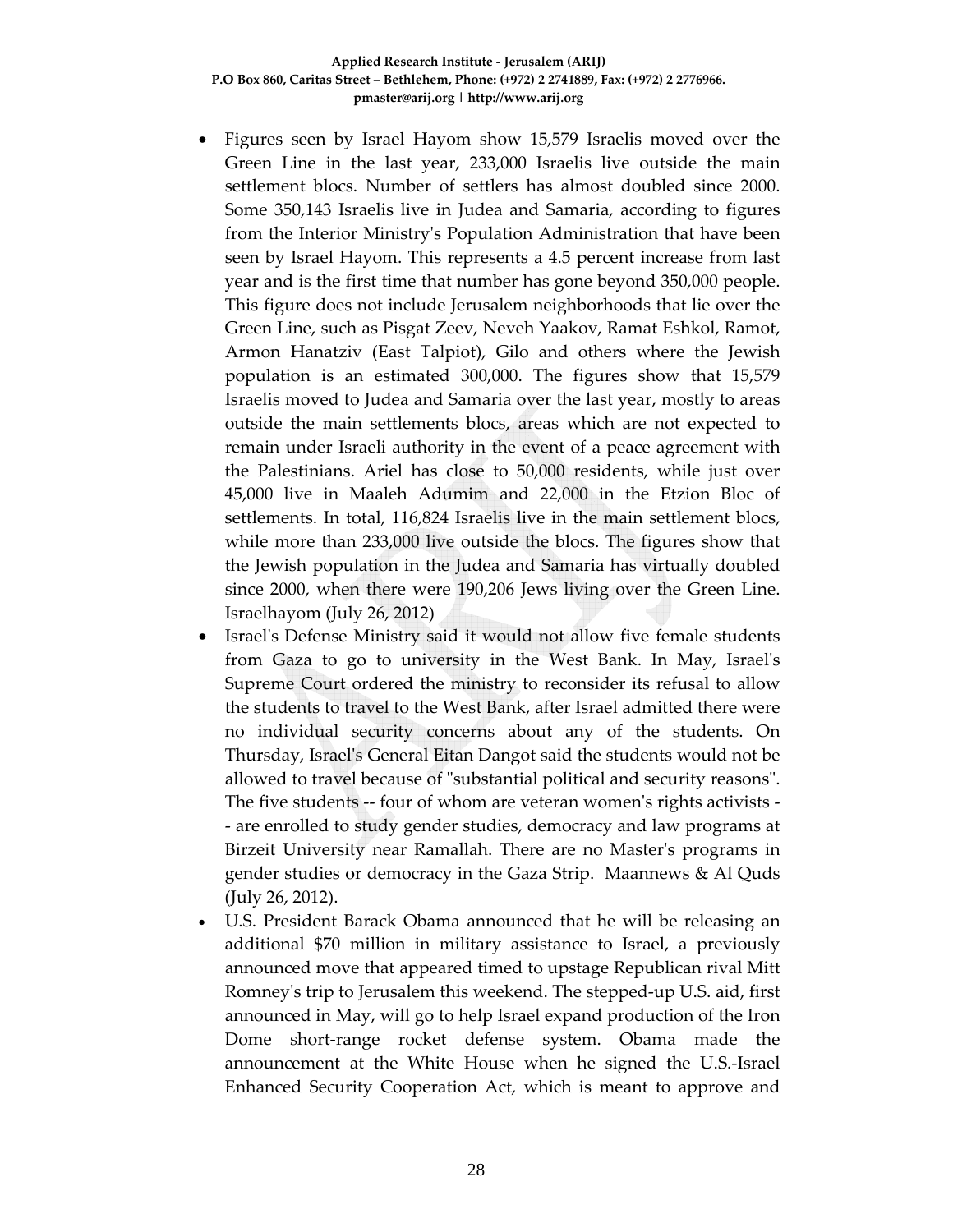#### **Applied Research Institute ‐ Jerusalem (ARIJ) P.O Box 860, Caritas Street – Bethlehem, Phone: (+972) 2 2741889, Fax: (+972) 2 2776966. pmaster@arij.org | http://www.arij.org**

expand military cooperation between the two countries. **Haaretz** (July 27, 2012).

- Employees who quit their jobs in order to move to a settlement or outpost enjoy preferential benefits compared to those who quit moving anywhere else, according to a little‐known article in the severance pay law. Attorney Shlomo Lecker discovered the clause while handling the cases of several Palestinians employed by the municipality of Maʹaleh Adumim, a West Bank settlement. Employees are usually entitled to severance pay only if they are fired, not if they quit. But the law includes an exception for certain workers who quit because they are leaving town. As a rule, such workers are entitled to severance pay only if they are moving for one of a list of specified purposes ‐ for instance, due to a marriage or divorce. But even then, they must move at least 40 kilometers from their workplace to qualify. Under Article 8 of the severance pay law, however, none of these conditions apply to workers who move to the settlements. "If a worker relocates his residence to a settlement or outpost authorized for this purpose by the defense minister and the agriculture minister, it is enough for the resigning employee to live in the place for six months [to qualify for severance pay]," regardless of why he is moving or how far his new home is from his workplace. The only other exceptions to the 40‐ kilometer rule are for workers who move from an ordinary urban or rural community to a development town or an agricultural community. For municipal workers, the law lays down slightly tougher rules for people moving to a settlement: To qualify for severance pay, the worker must live in the settlement for at least a year and present documentation to prove that it is his permanent home. But that law doesnʹt include the requirement that the settlement be approved by the defense minister ‐ meaning even illegal outposts would theoretically qualify. **Haaretz** (July 27, 2012)
- Israel allocates 70 times more water to each settler than to the average Palestinian in the West Bank. Palestinians received 105 million cubic meters of water, less than the amount allocated in the 1995 Oslo Accords and around a quarter of the 400 million cubic meters needed according to international standards. Israel controls most of the water resources in the West Bank and refuses to increase the amount of water it allocates to Palestinians. Meanwhile in Gaza, 95 percent of the water is not fit for human consumption, and sea water ‐‐ contaminated with sewage ‐‐ is leaking into the over‐extracted coastal basin, threatening long‐term problems of kidney disease. PWA (July 31, 2012).
- Israelʹs High Court ordered the Israeli state to find a solution for residents of a West Bank village threatened with demolition. Israel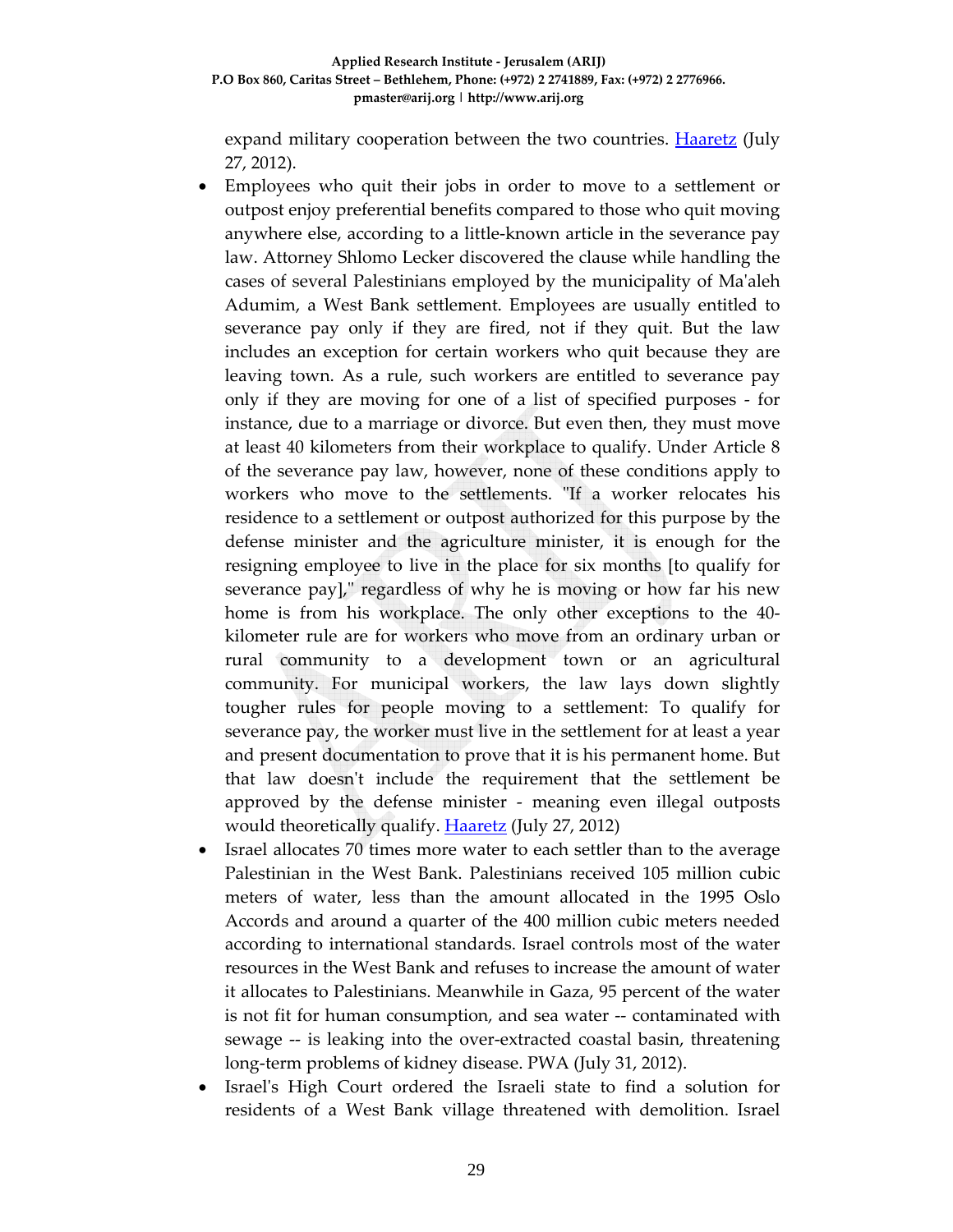Civil Administration ordered the demolition of Zanuta, south of Hebron, in 2007, because structures in the village were built without permits. The Association for Civil Rights in Israel, which filed a joint petition to the court with Zanuta residents, says villagers could not have received permits because the Israeli government had no "master planʺ for the village which is inhabited by 39 families live in the village. Judge Hanan Meltzer said it was the role of the military governor to find a solution for residents before demolishing the village. "It is advisable to think in advance where they will go, not afterward," the judge said, ruling that the state must present a plan for villagers within 30 days. **Haaretz** (July 31, 2012).

- The Israeli government spent NIS 1.1 billion on West Bank settlements last year, and could save at least that much if it were to make its spending proportionate to the number of Israelis who live in the settlements. Last year's government spending on the settlements represents a 38 percent rise over that of 2010. But it is significantly lower than the peak of NIS 2.5 billion (in real terms) in 1993, when the funds were geared toward infrastructure changes required by the Oslo Accords. The report was prepared for U.S. officials to enable them to deduct the annual settlement expenditure from U.S. loan guarantees to Israel. In 2003 Israel stopped granting tax breaks to citizens seeking to move to the West Bank, after pledging to the United States that it would bring the benefits to an end. In the second report, which also examines the cost of the settlements and is scheduled to be released to the public on Wednesday, Peace Now states that Israel could save NIS 1.6 billion a year if it were to match the level of government expenditure on services such as education and infrastructure in the settlements with the number of people who live there. "If the government would just make per capita spending for residents of the settlements equal to spending for the rest of the countryʹs citizens, we would be able to cancel the widespread [budget] cuts and significantly reduce tax increases," said Peace Now head Yariv Oppenheimer. Haaretz (July 31, 2012)
- The Israeli Ministry of Defense ratified the construction of 84 new housing units in Kiryat Arbaʹ settlement in Hebron city. Al Quds (July 31, 2012).